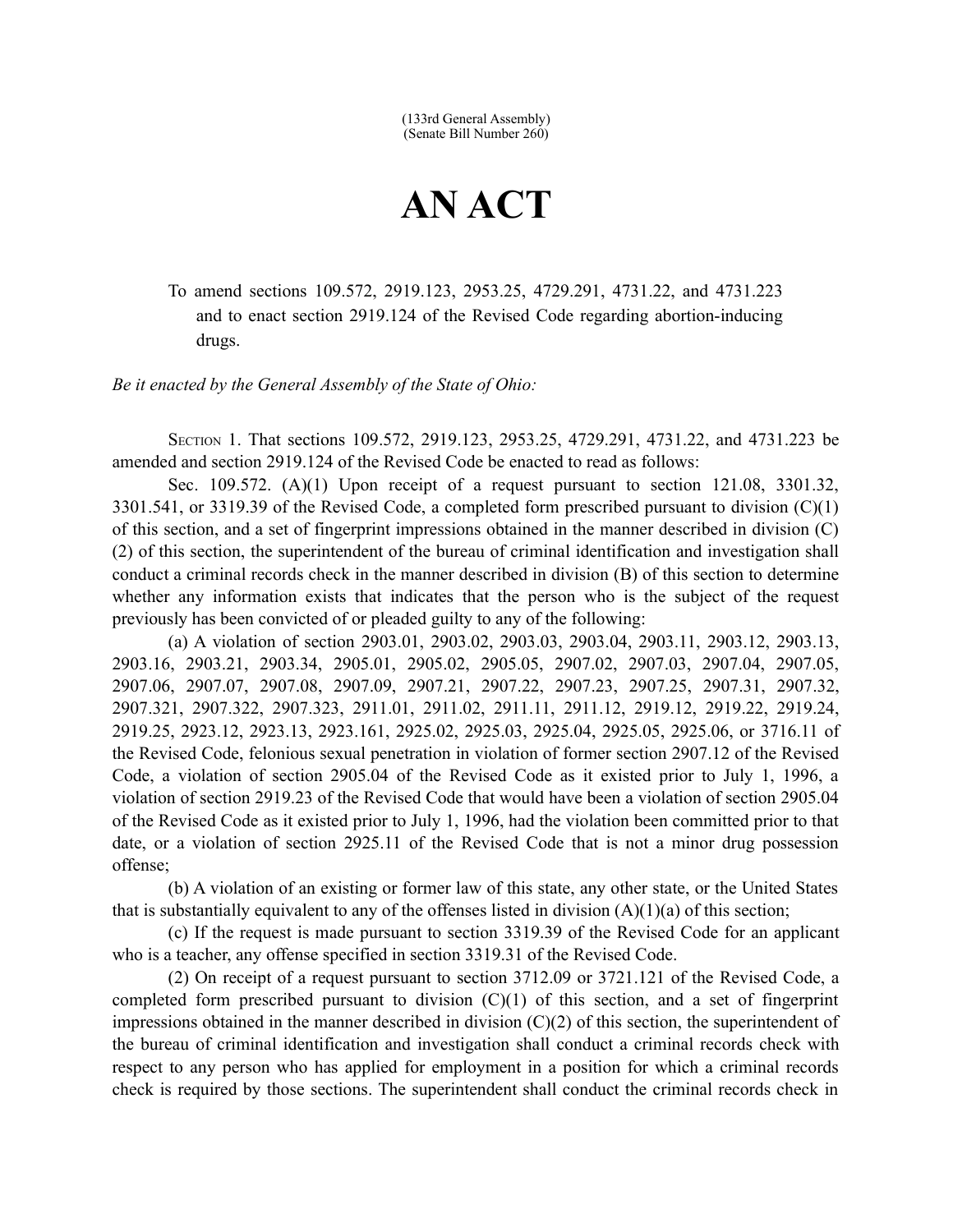(a) A violation of section 2903.01, 2903.02, 2903.03, 2903.04, 2903.11, 2903.12, 2903.13, 2903.16, 2903.21, 2903.34, 2905.01, 2905.02, 2905.11, 2905.12, 2907.02, 2907.03, 2907.05, 2907.06, 2907.07, 2907.08, 2907.09, 2907.12, 2907.25, 2907.31, 2907.32, 2907.321, 2907.322, 2907.323, 2911.01, 2911.02, 2911.11, 2911.12, 2911.13, 2913.02, 2913.03, 2913.04, 2913.11, 2913.21, 2913.31, 2913.40, 2913.43, 2913.47, 2913.51, 2919.25, 2921.36, 2923.12, 2923.13, 2923.161, 2925.02, 2925.03, 2925.11, 2925.13, 2925.22, 2925.23, or 3716.11 of the Revised Code;

(b) An existing or former law of this state, any other state, or the United States that is substantially equivalent to any of the offenses listed in division (A)(2)(a) of this section.

(3) On receipt of a request pursuant to section 173.27, 173.38, 173.381, 3701.881, 5119.34, 5164.34, 5164.341, 5164.342, 5123.081, or 5123.169 of the Revised Code, a completed form prescribed pursuant to division (C)(1) of this section, and a set of fingerprint impressions obtained in the manner described in division  $(C)(2)$  of this section, the superintendent of the bureau of criminal identification and investigation shall conduct a criminal records check of the person for whom the request is made. The superintendent shall conduct the criminal records check in the manner described in division (B) of this section to determine whether any information exists that indicates that the person who is the subject of the request previously has been convicted of, has pleaded guilty to, or (except in the case of a request pursuant to section 5164.34, 5164.341, or 5164.342 of the Revised Code) has been found eligible for intervention in lieu of conviction for any of the following, regardless of the date of the conviction, the date of entry of the guilty plea, or (except in the case of a request pursuant to section 5164.34, 5164.341, or 5164.342 of the Revised Code) the date the person was found eligible for intervention in lieu of conviction:

(a) A violation of section 959.13, 959.131, 2903.01, 2903.02, 2903.03, 2903.04, 2903.041, 2903.11, 2903.12, 2903.13, 2903.15, 2903.16, 2903.21, 2903.211, 2903.22, 2903.34, 2903.341, 2905.01, 2905.02, 2905.05, 2905.11, 2905.12, 2905.32, 2905.33, 2907.02, 2907.03, 2907.04, 2907.05, 2907.06, 2907.07, 2907.08, 2907.09, 2907.21, 2907.22, 2907.23, 2907.24, 2907.25, 2907.31, 2907.32, 2907.321, 2907.322, 2907.323, 2907.33, 2909.02, 2909.03, 2909.04, 2909.22, 2909.23, 2909.24, 2911.01, 2911.02, 2911.11, 2911.12, 2911.13, 2913.02, 2913.03, 2913.04, 2913.05, 2913.11, 2913.21, 2913.31, 2913.32, 2913.40, 2913.41, 2913.42, 2913.43, 2913.44, 2913.441, 2913.45, 2913.46, 2913.47, 2913.48, 2913.49, 2913.51, 2917.01, 2917.02, 2917.03, 2917.31, 2919.12, 2919.121, 2919.123, 2919.124, 2919.22, 2919.23, 2919.24, 2919.25, 2921.03, 2921.11, 2921.12, 2921.13, 2921.21, 2921.24, 2921.32, 2921.321, 2921.34, 2921.35, 2921.36, 2921.51, 2923.12, 2923.122, 2923.123, 2923.13, 2923.161, 2923.162, 2923.21, 2923.32, 2923.42, 2925.02, 2925.03, 2925.04, 2925.041, 2925.05, 2925.06, 2925.09, 2925.11, 2925.13, 2925.14, 2925.141, 2925.22, 2925.23, 2925.24, 2925.36, 2925.55, 2925.56, 2927.12, or 3716.11 of the Revised Code;

(b) Felonious sexual penetration in violation of former section 2907.12 of the Revised Code;

(c) A violation of section 2905.04 of the Revised Code as it existed prior to July 1, 1996;

(d) A violation of section 2923.01, 2923.02, or 2923.03 of the Revised Code when the underlying offense that is the object of the conspiracy, attempt, or complicity is one of the offenses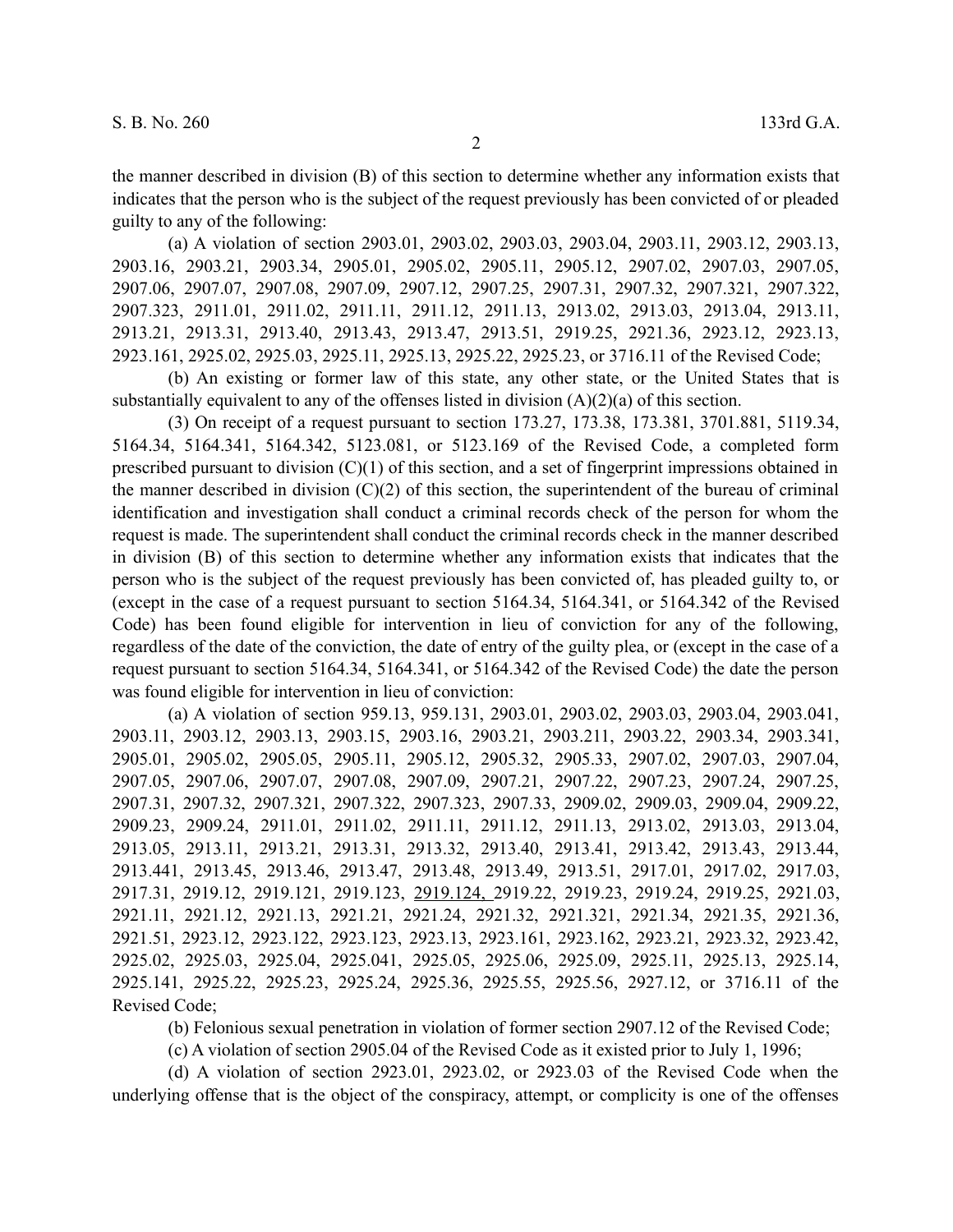listed in divisions  $(A)(3)(a)$  to (c) of this section;

(e) A violation of an existing or former municipal ordinance or law of this state, any other state, or the United States that is substantially equivalent to any of the offenses listed in divisions (A)  $(3)(a)$  to  $(d)$  of this section.

(4) On receipt of a request pursuant to section 2151.86 or 2151.904 of the Revised Code, a completed form prescribed pursuant to division  $(C)(1)$  of this section, and a set of fingerprint impressions obtained in the manner described in division  $(C)(2)$  of this section, the superintendent of the bureau of criminal identification and investigation shall conduct a criminal records check in the manner described in division (B) of this section to determine whether any information exists that indicates that the person who is the subject of the request previously has been convicted of or pleaded guilty to any of the following:

(a) A violation of section 959.13, 2903.01, 2903.02, 2903.03, 2903.04, 2903.11, 2903.12, 2903.13, 2903.15, 2903.16, 2903.21, 2903.211, 2903.22, 2903.34, 2905.01, 2905.02, 2905.05, 2907.02, 2907.03, 2907.04, 2907.05, 2907.06, 2907.07, 2907.08, 2907.09, 2907.21, 2907.22, 2907.23, 2907.25, 2907.31, 2907.32, 2907.321, 2907.322, 2907.323, 2909.02, 2909.03, 2909.22, 2909.23, 2909.24, 2911.01, 2911.02, 2911.11, 2911.12, 2913.49, 2917.01, 2917.02, 2919.12, 2919.22, 2919.24, 2919.25, 2923.12, 2923.13, 2923.161, 2925.02, 2925.03, 2925.04, 2925.05, 2925.06, 2927.12, or 3716.11 of the Revised Code, a violation of section 2905.04 of the Revised Code as it existed prior to July 1, 1996, a violation of section 2919.23 of the Revised Code that would have been a violation of section 2905.04 of the Revised Code as it existed prior to July 1, 1996, had the violation been committed prior to that date, a violation of section 2925.11 of the Revised Code that is not a minor drug possession offense, two or more OVI or OVUAC violations committed within the three years immediately preceding the submission of the application or petition that is the basis of the request, or felonious sexual penetration in violation of former section 2907.12 of the Revised Code;

(b) A violation of an existing or former law of this state, any other state, or the United States that is substantially equivalent to any of the offenses listed in division  $(A)(4)(a)$  of this section.

(5) Upon receipt of a request pursuant to section 5104.013 of the Revised Code, a completed form prescribed pursuant to division  $(C)(1)$  of this section, and a set of fingerprint impressions obtained in the manner described in division (C)(2) of this section, the superintendent of the bureau of criminal identification and investigation shall conduct a criminal records check in the manner described in division (B) of this section to determine whether any information exists that indicates that the person who is the subject of the request has been convicted of or pleaded guilty to any of the following:

(a) A violation of section 2151.421, 2903.01, 2903.02, 2903.03, 2903.04, 2903.11, 2903.12, 2903.13, 2903.16, 2903.21, 2903.22, 2903.34, 2905.01, 2905.02, 2905.05, 2905.11, 2905.32, 2907.02, 2907.03, 2907.04, 2907.05, 2907.06, 2907.07, 2907.08, 2907.09, 2907.19, 2907.21, 2907.22, 2907.23, 2907.24, 2907.25, 2907.31, 2907.32, 2907.321, 2907.322, 2907.323, 2909.02, 2909.03, 2909.04, 2909.05, 2911.01, 2911.02, 2911.11, 2911.12, 2913.02, 2913.03, 2913.04, 2913.041, 2913.05, 2913.06, 2913.11, 2913.21, 2913.31, 2913.32, 2913.33, 2913.34, 2913.40, 2913.41, 2913.42, 2913.43, 2913.44, 2913.441, 2913.45, 2913.46, 2913.47, 2913.48, 2913.49, 2917.01, 2917.02, 2917.03, 2917.31, 2919.12, 2919.22, 2919.224, 2919.225, 2919.24, 2919.25,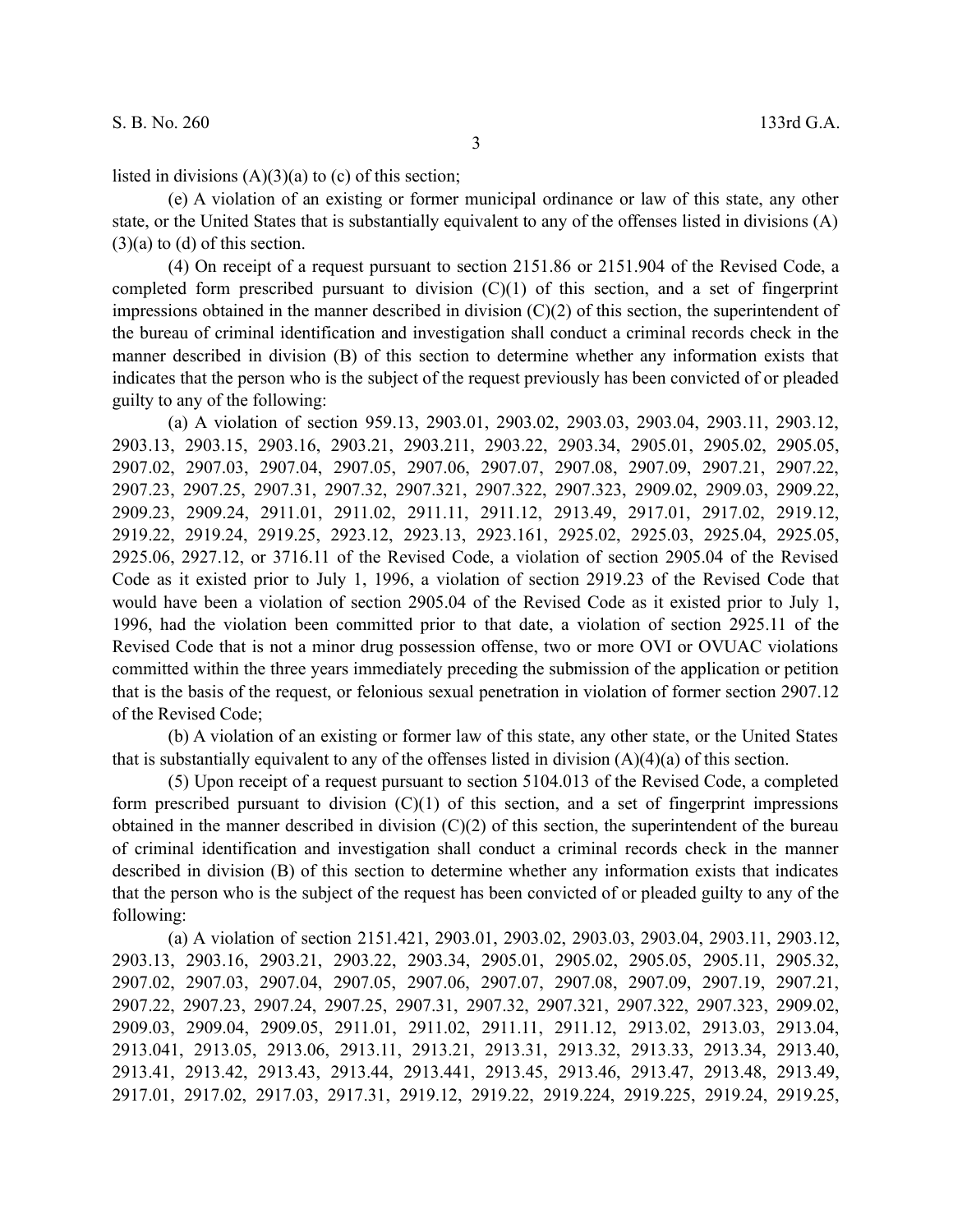2921.03, 2921.11, 2921.13, 2921.14, 2921.34, 2921.35, 2923.01, 2923.12, 2923.13, 2923.161, 2925.02, 2925.03, 2925.04, 2925.05, 2925.06, or 3716.11 of the Revised Code, felonious sexual penetration in violation of former section 2907.12 of the Revised Code, a violation of section 2905.04 of the Revised Code as it existed prior to July 1, 1996, a violation of section 2919.23 of the Revised Code that would have been a violation of section 2905.04 of the Revised Code as it existed prior to July 1, 1996, had the violation been committed prior to that date, a violation of section 2925.11 of the Revised Code that is not a minor drug possession offense, a violation of section 2923.02 or 2923.03 of the Revised Code that relates to a crime specified in this division, or a second violation of section 4511.19 of the Revised Code within five years of the date of application for licensure or certification.

(b) A violation of an existing or former law of this state, any other state, or the United States that is substantially equivalent to any of the offenses or violations described in division  $(A)(5)(a)$  of this section.

(6) Upon receipt of a request pursuant to section 5153.111 of the Revised Code, a completed form prescribed pursuant to division  $(C)(1)$  of this section, and a set of fingerprint impressions obtained in the manner described in division (C)(2) of this section, the superintendent of the bureau of criminal identification and investigation shall conduct a criminal records check in the manner described in division (B) of this section to determine whether any information exists that indicates that the person who is the subject of the request previously has been convicted of or pleaded guilty to any of the following:

(a) A violation of section 2903.01, 2903.02, 2903.03, 2903.04, 2903.11, 2903.12, 2903.13, 2903.16, 2903.21, 2903.34, 2905.01, 2905.02, 2905.05, 2907.02, 2907.03, 2907.04, 2907.05, 2907.06, 2907.07, 2907.08, 2907.09, 2907.21, 2907.22, 2907.23, 2907.25, 2907.31, 2907.32, 2907.321, 2907.322, 2907.323, 2909.02, 2909.03, 2911.01, 2911.02, 2911.11, 2911.12, 2919.12, 2919.22, 2919.24, 2919.25, 2923.12, 2923.13, 2923.161, 2925.02, 2925.03, 2925.04, 2925.05, 2925.06, or 3716.11 of the Revised Code, felonious sexual penetration in violation of former section 2907.12 of the Revised Code, a violation of section 2905.04 of the Revised Code as it existed prior to July 1, 1996, a violation of section 2919.23 of the Revised Code that would have been a violation of section 2905.04 of the Revised Code as it existed prior to July 1, 1996, had the violation been committed prior to that date, or a violation of section 2925.11 of the Revised Code that is not a minor drug possession offense;

(b) A violation of an existing or former law of this state, any other state, or the United States that is substantially equivalent to any of the offenses listed in division  $(A)(6)(a)$  of this section.

(7) On receipt of a request for a criminal records check from an individual pursuant to section 4749.03 or 4749.06 of the Revised Code, accompanied by a completed copy of the form prescribed in division (C)(1) of this section and a set of fingerprint impressions obtained in a manner described in division  $(C)(2)$  of this section, the superintendent of the bureau of criminal identification and investigation shall conduct a criminal records check in the manner described in division (B) of this section to determine whether any information exists indicating that the person who is the subject of the request has been convicted of or pleaded guilty to a felony in this state or in any other state. If the individual indicates that a firearm will be carried in the course of business, the superintendent shall require information from the federal bureau of investigation as described in division (B)(2) of this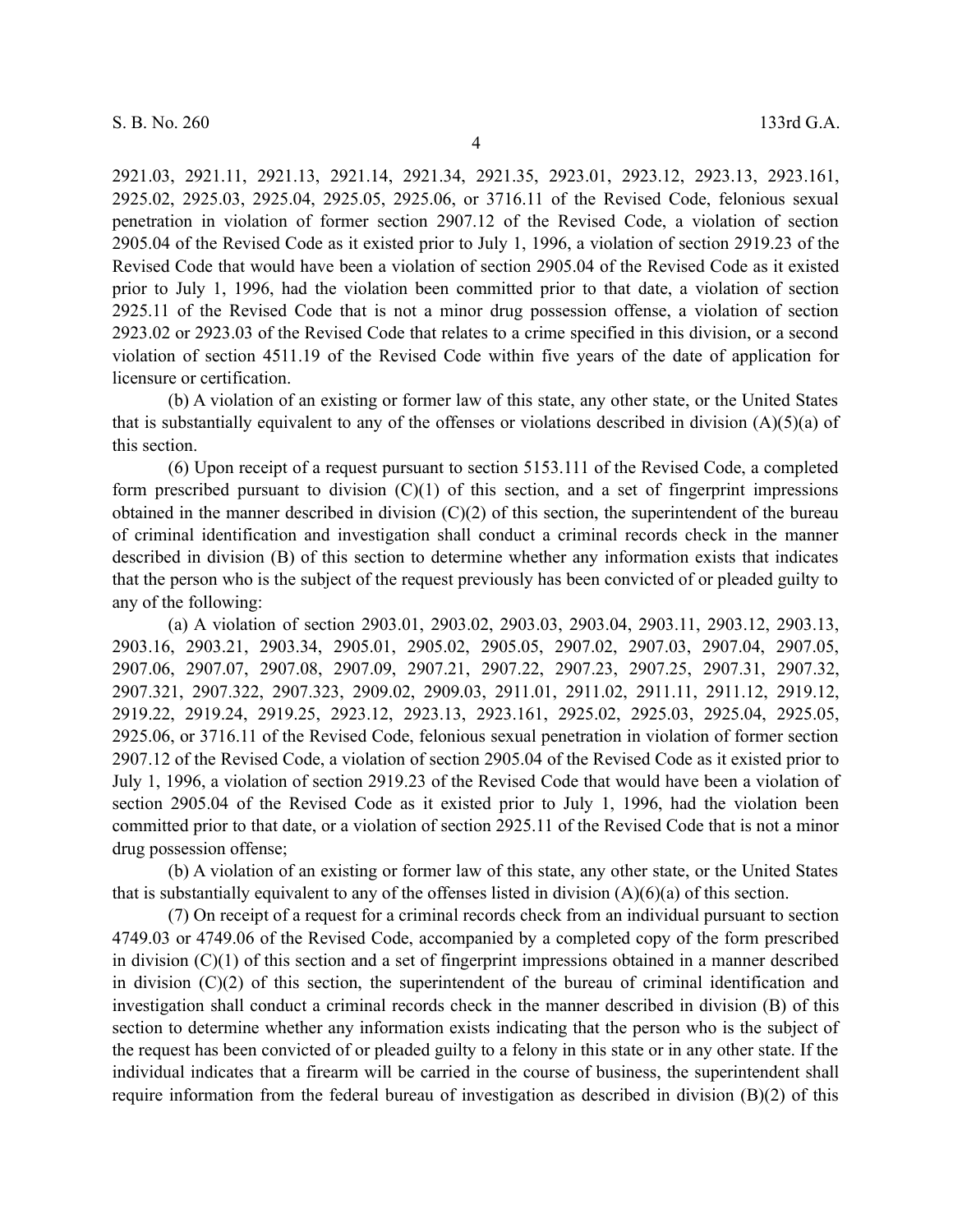section. Subject to division (F) of this section, the superintendent shall report the findings of the criminal records check and any information the federal bureau of investigation provides to the director of public safety.

(8) On receipt of a request pursuant to section 1321.37, 1321.53, or 4763.05 of the Revised Code, a completed form prescribed pursuant to division  $(C)(1)$  of this section, and a set of fingerprint impressions obtained in the manner described in division  $(C)(2)$  of this section, the superintendent of the bureau of criminal identification and investigation shall conduct a criminal records check with respect to any person who has applied for a license, permit, or certification from the department of commerce or a division in the department. The superintendent shall conduct the criminal records check in the manner described in division (B) of this section to determine whether any information exists that indicates that the person who is the subject of the request previously has been convicted of or pleaded guilty to any of the following: a violation of section 2913.02, 2913.11, 2913.31, 2913.51, or 2925.03 of the Revised Code; any other criminal offense involving theft, receiving stolen property, embezzlement, forgery, fraud, passing bad checks, money laundering, or drug trafficking, or any criminal offense involving money or securities, as set forth in Chapters 2909., 2911., 2913., 2915., 2921., 2923., and 2925. of the Revised Code; or any existing or former law of this state, any other state, or the United States that is substantially equivalent to those offenses.

(9) On receipt of a request for a criminal records check from the treasurer of state under section 113.041 of the Revised Code or from an individual under section 928.03, 4701.08, 4715.101, 4717.061, 4725.121, 4725.501, 4729.071, 4729.53, 4729.90, 4729.92, 4730.101, 4730.14, 4730.28, 4731.081, 4731.15, 4731.171, 4731.222, 4731.281, 4731.531, 4732.091, 4734.202, 4740.061, 4741.10, 4747.051, 4751.20, 4751.201, 4751.202, 4751.21, 4753.061, 4755.70, 4757.101, 4759.061, 4760.032, 4760.06, 4761.051, 4762.031, 4762.06, 4774.031, 4774.06, 4776.021, 4778.04, 4778.07, 4779.091, or 4783.04 of the Revised Code, accompanied by a completed form prescribed under division (C)(1) of this section and a set of fingerprint impressions obtained in the manner described in division (C)(2) of this section, the superintendent of the bureau of criminal identification and investigation shall conduct a criminal records check in the manner described in division (B) of this section to determine whether any information exists that indicates that the person who is the subject of the request has been convicted of or pleaded guilty to any criminal offense in this state or any other state. Subject to division (F) of this section, the superintendent shall send the results of a check requested under section 113.041 of the Revised Code to the treasurer of state and shall send the results of a check requested under any of the other listed sections to the licensing board specified by the individual in the request.

(10) On receipt of a request pursuant to section 124.74, 718.131, 1121.23, 1315.141, 1733.47, or 1761.26 of the Revised Code, a completed form prescribed pursuant to division  $(C)(1)$  of this section, and a set of fingerprint impressions obtained in the manner described in division (C)(2) of this section, the superintendent of the bureau of criminal identification and investigation shall conduct a criminal records check in the manner described in division (B) of this section to determine whether any information exists that indicates that the person who is the subject of the request previously has been convicted of or pleaded guilty to any criminal offense under any existing or former law of this state, any other state, or the United States.

(11) On receipt of a request for a criminal records check from an appointing or licensing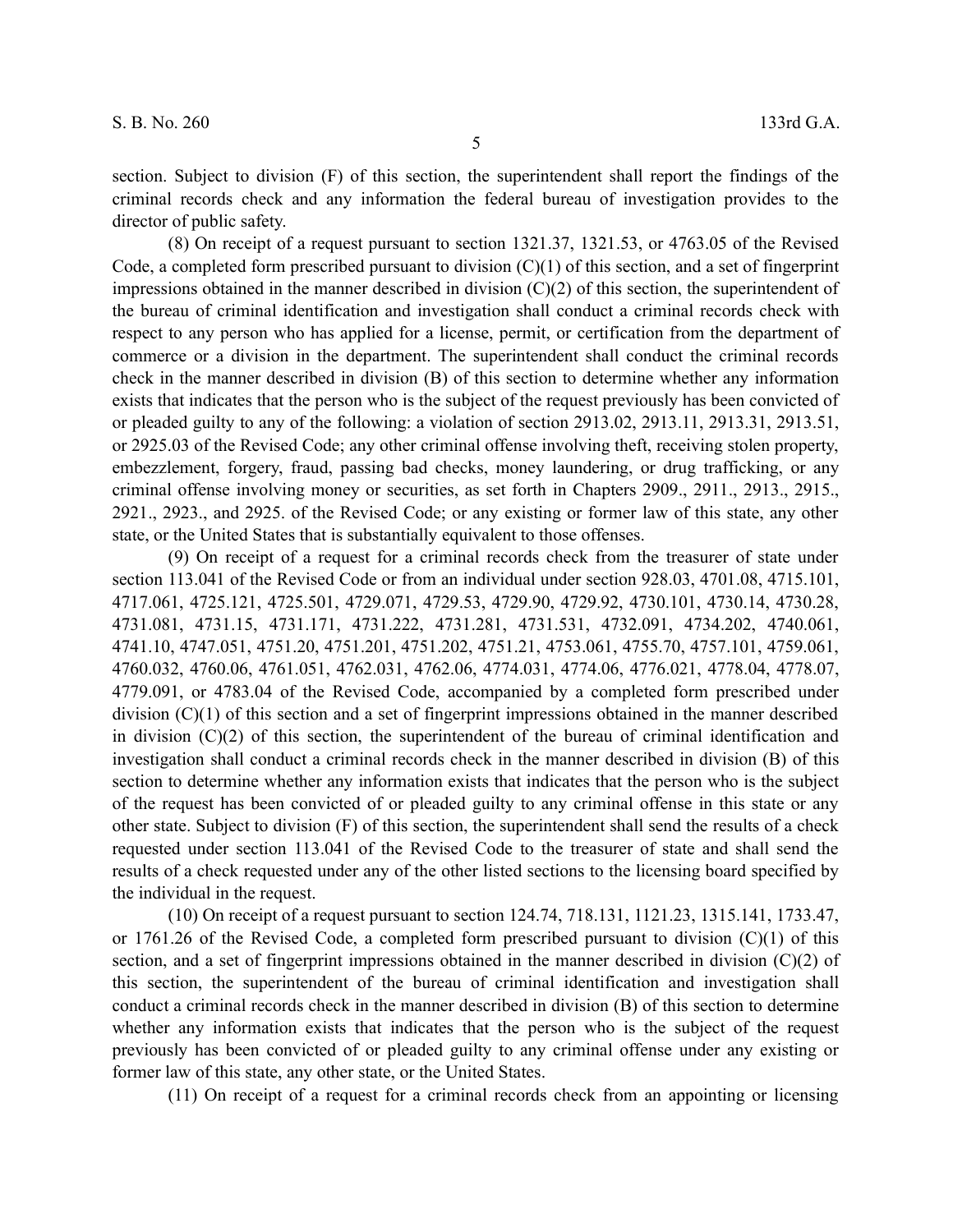authority under section 3772.07 of the Revised Code, a completed form prescribed under division (C) (1) of this section, and a set of fingerprint impressions obtained in the manner prescribed in division (C)(2) of this section, the superintendent of the bureau of criminal identification and investigation shall conduct a criminal records check in the manner described in division (B) of this section to determine whether any information exists that indicates that the person who is the subject of the request previously has been convicted of or pleaded guilty or no contest to any offense under any existing or former law of this state, any other state, or the United States that is a disqualifying offense as defined in section 3772.07 of the Revised Code or substantially equivalent to such an offense.

(12) On receipt of a request pursuant to section 2151.33 or 2151.412 of the Revised Code, a completed form prescribed pursuant to division  $(C)(1)$  of this section, and a set of fingerprint impressions obtained in the manner described in division  $(C)(2)$  of this section, the superintendent of the bureau of criminal identification and investigation shall conduct a criminal records check with respect to any person for whom a criminal records check is required under that section. The superintendent shall conduct the criminal records check in the manner described in division (B) of this section to determine whether any information exists that indicates that the person who is the subject of the request previously has been convicted of or pleaded guilty to any of the following:

(a) A violation of section 2903.01, 2903.02, 2903.03, 2903.04, 2903.11, 2903.12, 2903.13, 2903.16, 2903.21, 2903.34, 2905.01, 2905.02, 2905.11, 2905.12, 2907.02, 2907.03, 2907.05, 2907.06, 2907.07, 2907.08, 2907.09, 2907.12, 2907.25, 2907.31, 2907.32, 2907.321, 2907.322, 2907.323, 2911.01, 2911.02, 2911.11, 2911.12, 2911.13, 2913.02, 2913.03, 2913.04, 2913.11, 2913.21, 2913.31, 2913.40, 2913.43, 2913.47, 2913.51, 2919.25, 2921.36, 2923.12, 2923.13, 2923.161, 2925.02, 2925.03, 2925.11, 2925.13, 2925.22, 2925.23, or 3716.11 of the Revised Code;

(b) An existing or former law of this state, any other state, or the United States that is substantially equivalent to any of the offenses listed in division  $(A)(12)(a)$  of this section.

(13) On receipt of a request pursuant to section 3796.12 of the Revised Code, a completed form prescribed pursuant to division  $(C)(1)$  of this section, and a set of fingerprint impressions obtained in a manner described in division (C)(2) of this section, the superintendent of the bureau of criminal identification and investigation shall conduct a criminal records check in the manner described in division (B) of this section to determine whether any information exists that indicates that the person who is the subject of the request previously has been convicted of or pleaded guilty to the following:

(a) A disqualifying offense as specified in rules adopted under division (B)(2)(b) of section 3796.03 of the Revised Code if the person who is the subject of the request is an administrator or other person responsible for the daily operation of, or an owner or prospective owner, officer or prospective officer, or board member or prospective board member of, an entity seeking a license from the department of commerce under Chapter 3796. of the Revised Code;

(b) A disqualifying offense as specified in rules adopted under division (B)(2)(b) of section 3796.04 of the Revised Code if the person who is the subject of the request is an administrator or other person responsible for the daily operation of, or an owner or prospective owner, officer or prospective officer, or board member or prospective board member of, an entity seeking a license from the state board of pharmacy under Chapter 3796. of the Revised Code.

(14) On receipt of a request required by section 3796.13 of the Revised Code, a completed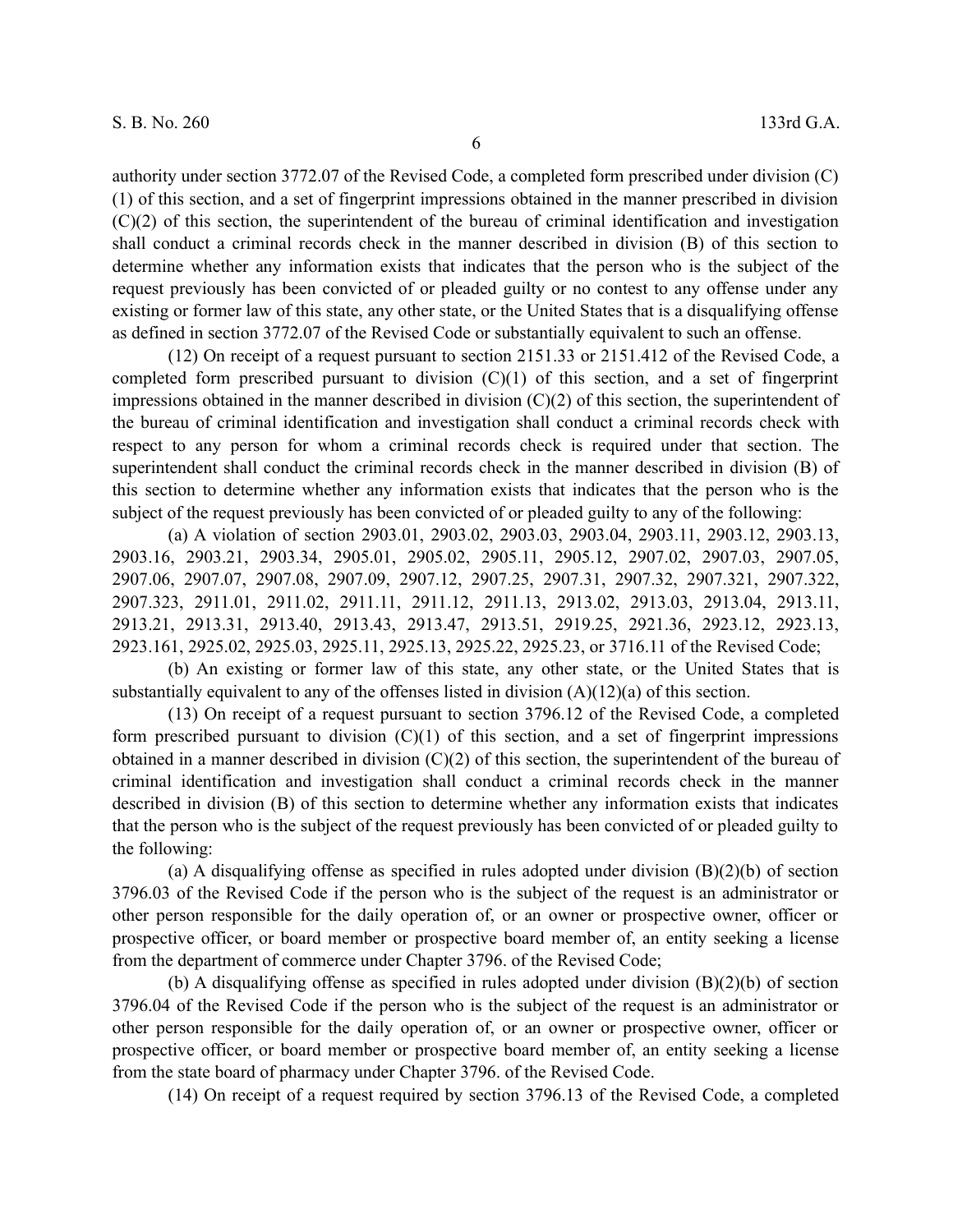form prescribed pursuant to division  $(C)(1)$  of this section, and a set of fingerprint impressions obtained in a manner described in division (C)(2) of this section, the superintendent of the bureau of criminal identification and investigation shall conduct a criminal records check in the manner described in division (B) of this section to determine whether any information exists that indicates that the person who is the subject of the request previously has been convicted of or pleaded guilty to the following:

(a) A disqualifying offense as specified in rules adopted under division (B)(8)(a) of section 3796.03 of the Revised Code if the person who is the subject of the request is seeking employment with an entity licensed by the department of commerce under Chapter 3796. of the Revised Code;

(b) A disqualifying offense as specified in rules adopted under division (B)(14)(a) of section 3796.04 of the Revised Code if the person who is the subject of the request is seeking employment with an entity licensed by the state board of pharmacy under Chapter 3796. of the Revised Code.

(15) On receipt of a request pursuant to section 4768.06 of the Revised Code, a completed form prescribed under division (C)(1) of this section, and a set of fingerprint impressions obtained in the manner described in division  $(C)(2)$  of this section, the superintendent of the bureau of criminal identification and investigation shall conduct a criminal records check in the manner described in division (B) of this section to determine whether any information exists indicating that the person who is the subject of the request has been convicted of or pleaded guilty to a felony in this state or in any other state.

(16) On receipt of a request pursuant to division (B) of section 4764.07 or division (A) of section 4735.143 of the Revised Code, a completed form prescribed under division  $(C)(1)$  of this section, and a set of fingerprint impressions obtained in the manner described in division (C)(2) of this section, the superintendent of the bureau of criminal identification and investigation shall conduct a criminal records check in the manner described in division (B) of this section to determine whether any information exists indicating that the person who is the subject of the request has been convicted of or pleaded guilty to any crime of moral turpitude, a felony, or an equivalent offense in any other state or the United States.

(17) On receipt of a request for a criminal records check under section 147.022 of the Revised Code, a completed form prescribed under division  $(C)(1)$  of this section, and a set of fingerprint impressions obtained in the manner prescribed in division  $(C)(2)$  of this section, the superintendent of the bureau of criminal identification and investigation shall conduct a criminal records check in the manner described in division (B) of this section to determine whether any information exists that indicates that the person who is the subject of the request previously has been convicted of or pleaded guilty or no contest to any disqualifying offense, as defined in section 147.011 of the Revised Code, or to any offense under any existing or former law of this state, any other state, or the United States that is substantially equivalent to such a disqualifying offense.

(B) Subject to division (F) of this section, the superintendent shall conduct any criminal records check to be conducted under this section as follows:

(1) The superintendent shall review or cause to be reviewed any relevant information gathered and compiled by the bureau under division (A) of section 109.57 of the Revised Code that relates to the person who is the subject of the criminal records check, including, if the criminal records check was requested under section 113.041, 121.08, 124.74, 173.27, 173.38, 173.381,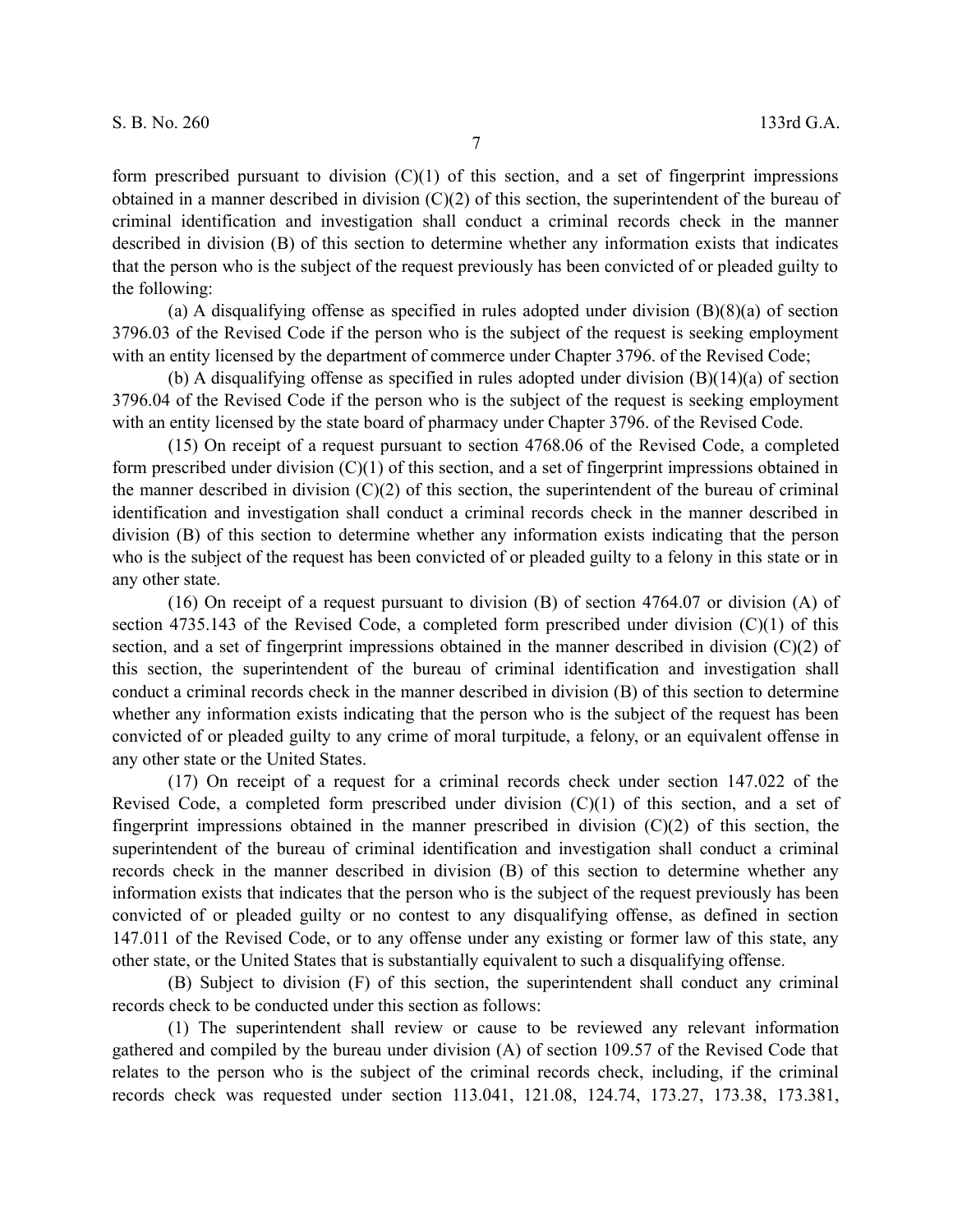8

718.131, 928.03, 1121.23, 1315.141, 1321.37, 1321.53, 1733.47, 1761.26, 2151.86, 3301.32, 3301.541, 3319.39, 3701.881, 3712.09, 3721.121, 3772.07, 3796.12, 3796.13, 4729.071, 4729.53, 4729.90, 4729.92, 4749.03, 4749.06, 4763.05, 4764.07, 4768.06, 5104.013, 5164.34, 5164.341, 5164.342, 5123.081, 5123.169, or 5153.111 of the Revised Code, any relevant information contained in records that have been sealed under section 2953.32 of the Revised Code;

(2) If the request received by the superintendent asks for information from the federal bureau of investigation, the superintendent shall request from the federal bureau of investigation any information it has with respect to the person who is the subject of the criminal records check, including fingerprint-based checks of national crime information databases as described in 42 U.S.C. 671 if the request is made pursuant to section 2151.86 or 5104.013 of the Revised Code or if any other Revised Code section requires fingerprint-based checks of that nature, and shall review or cause to be reviewed any information the superintendent receives from that bureau. If a request under section 3319.39 of the Revised Code asks only for information from the federal bureau of investigation, the superintendent shall not conduct the review prescribed by division  $(B)(1)$  of this section.

(3) The superintendent or the superintendent's designee may request criminal history records from other states or the federal government pursuant to the national crime prevention and privacy compact set forth in section 109.571 of the Revised Code.

(4) The superintendent shall include in the results of the criminal records check a list or description of the offenses listed or described in division  $(A)(1)$ ,  $(2)$ ,  $(3)$ ,  $(4)$ ,  $(5)$ ,  $(6)$ ,  $(7)$ ,  $(8)$ ,  $(9)$ , (10), (11), (12), (13), (14), (15), (16), or (17) of this section, whichever division requires the superintendent to conduct the criminal records check. The superintendent shall exclude from the results any information the dissemination of which is prohibited by federal law.

(5) The superintendent shall send the results of the criminal records check to the person to whom it is to be sent not later than the following number of days after the date the superintendent receives the request for the criminal records check, the completed form prescribed under division (C) (1) of this section, and the set of fingerprint impressions obtained in the manner described in division  $(C)(2)$  of this section:

(a) If the superintendent is required by division (A) of this section (other than division (A)(3) of this section) to conduct the criminal records check, thirty;

(b) If the superintendent is required by division  $(A)(3)$  of this section to conduct the criminal records check, sixty.

(C)(1) The superintendent shall prescribe a form to obtain the information necessary to conduct a criminal records check from any person for whom a criminal records check is to be conducted under this section. The form that the superintendent prescribes pursuant to this division may be in a tangible format, in an electronic format, or in both tangible and electronic formats.

(2) The superintendent shall prescribe standard impression sheets to obtain the fingerprint impressions of any person for whom a criminal records check is to be conducted under this section. Any person for whom a records check is to be conducted under this section shall obtain the fingerprint impressions at a county sheriff's office, municipal police department, or any other entity with the ability to make fingerprint impressions on the standard impression sheets prescribed by the superintendent. The office, department, or entity may charge the person a reasonable fee for making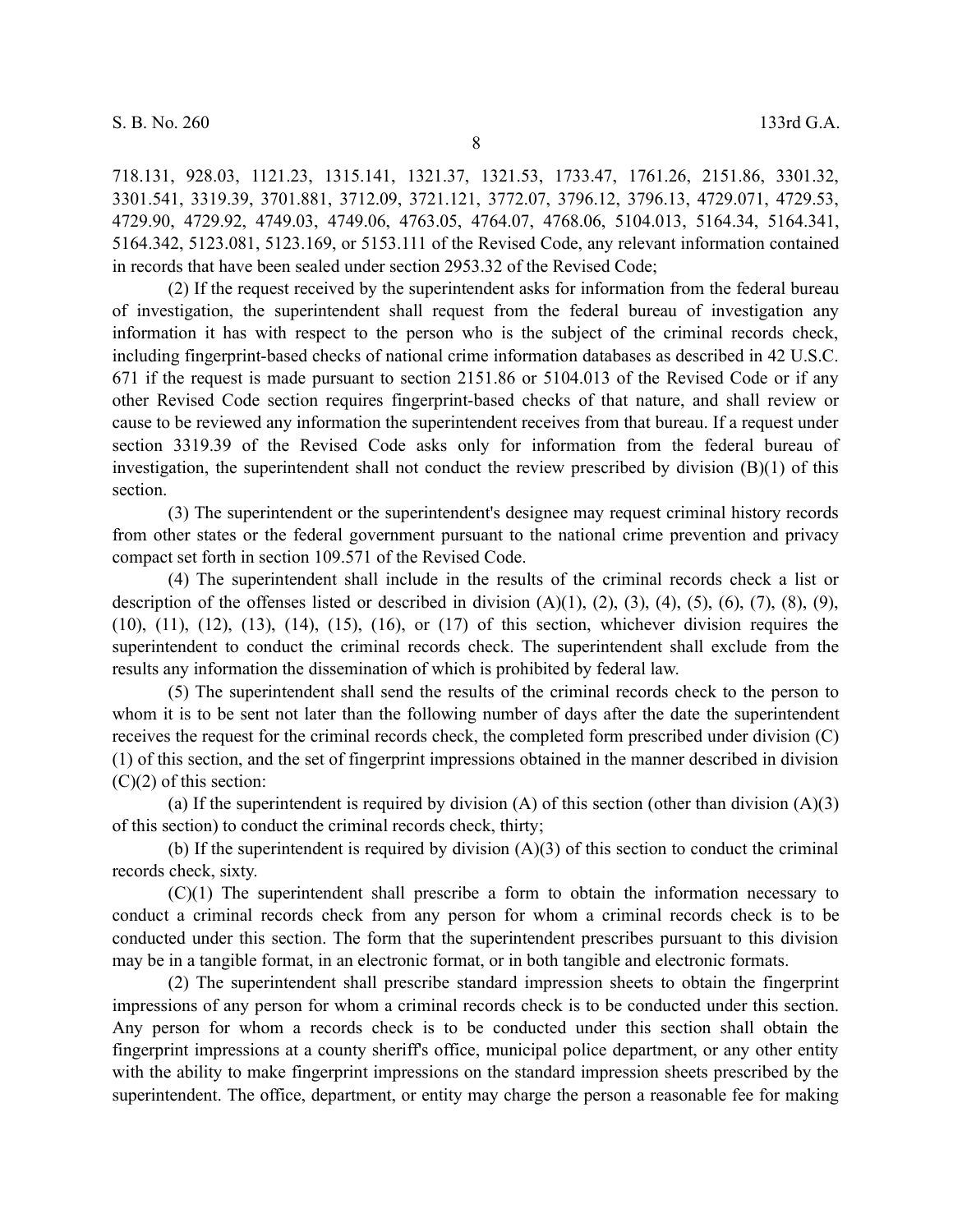the impressions. The standard impression sheets the superintendent prescribes pursuant to this division may be in a tangible format, in an electronic format, or in both tangible and electronic formats.

(3) Subject to division (D) of this section, the superintendent shall prescribe and charge a reasonable fee for providing a criminal records check under this section. The person requesting the criminal records check shall pay the fee prescribed pursuant to this division. In the case of a request under section 1121.23, 1155.03, 1163.05, 1315.141, 1733.47, 1761.26, 2151.33, 2151.412, or 5164.34 of the Revised Code, the fee shall be paid in the manner specified in that section.

(4) The superintendent of the bureau of criminal identification and investigation may prescribe methods of forwarding fingerprint impressions and information necessary to conduct a criminal records check, which methods shall include, but not be limited to, an electronic method.

(D) The results of a criminal records check conducted under this section, other than a criminal records check specified in division  $(A)(7)$  of this section, are valid for the person who is the subject of the criminal records check for a period of one year from the date upon which the superintendent completes the criminal records check. If during that period the superintendent receives another request for a criminal records check to be conducted under this section for that person, the superintendent shall provide the results from the previous criminal records check of the person at a lower fee than the fee prescribed for the initial criminal records check.

(E) When the superintendent receives a request for information from a registered private provider, the superintendent shall proceed as if the request was received from a school district board of education under section 3319.39 of the Revised Code. The superintendent shall apply division (A) (1)(c) of this section to any such request for an applicant who is a teacher.

(F)(1) Subject to division (F)(2) of this section, all information regarding the results of a criminal records check conducted under this section that the superintendent reports or sends under division (A)(7) or (9) of this section to the director of public safety, the treasurer of state, or the person, board, or entity that made the request for the criminal records check shall relate to the conviction of the subject person, or the subject person's plea of guilty to, a criminal offense.

(2) Division (F)(1) of this section does not limit, restrict, or preclude the superintendent's release of information that relates to the arrest of a person who is eighteen years of age or older, to an adjudication of a child as a delinquent child, or to a criminal conviction of a person under eighteen years of age in circumstances in which a release of that nature is authorized under division (E)(2), (3), or (4) of section 109.57 of the Revised Code pursuant to a rule adopted under division (E)(1) of that section.

(G) As used in this section:

(1) "Criminal records check" means any criminal records check conducted by the superintendent of the bureau of criminal identification and investigation in accordance with division (B) of this section.

(2) "Minor drug possession offense" has the same meaning as in section 2925.01 of the Revised Code.

(3) "OVI or OVUAC violation" means a violation of section 4511.19 of the Revised Code or a violation of an existing or former law of this state, any other state, or the United States that is substantially equivalent to section 4511.19 of the Revised Code.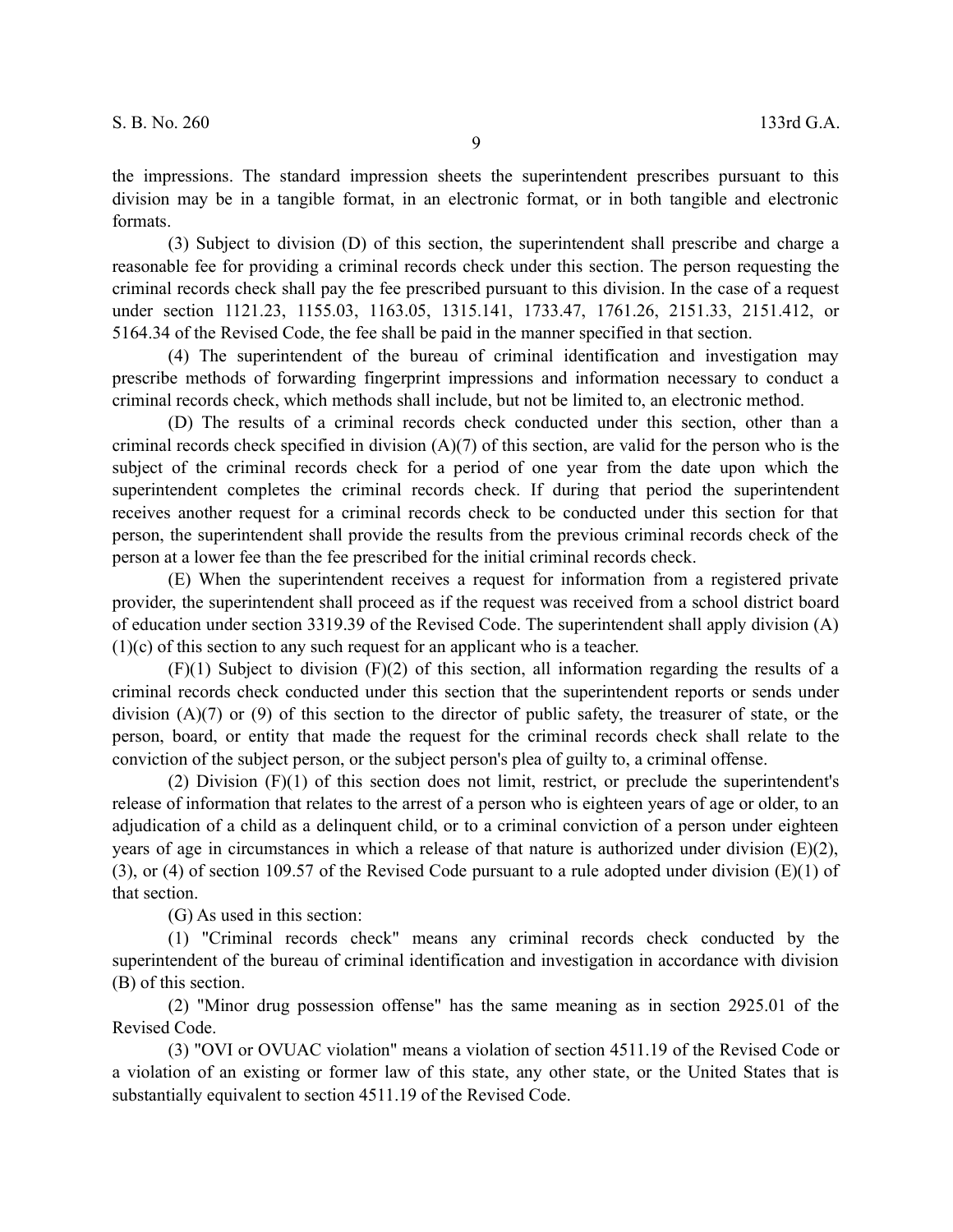(4) "Registered private provider" means a nonpublic school or entity registered with the superintendent of public instruction under section 3310.41 of the Revised Code to participate in the autism scholarship program or section 3310.58 of the Revised Code to participate in the Jon Peterson special needs scholarship program.

Sec. 2919.123. (A) No person shall knowingly give, sell, dispense, administer, or otherwise provide<del>, or prescribe</del> RU-486 (mifepristone) to another for the purpose of inducing an abortion in any person or enabling the other person to induce an abortion in any person, unless the person who gives, sells, dispenses, administers, or otherwise provides or prescribes the RU-486 (mifepristone) is a physician, the physician satisfies all the criteria established by federal law that a physician must satisfy in order to provide RU-486 (mifepristone) for inducing abortions, and the physician provides the RU-486 (mifepristone) to the other person for the purpose of inducing an abortion in accordance with all provisions of federal law that govern the use of RU-486 (mifepristone) for inducing abortions. A person who gives, sells, dispenses, administers, <u>or</u> otherwise provides<del>, or prescribes</del> RU-486 (mifepristone) to another as described in division (A) of this section shall not be prosecuted based on a violation of the criteria contained in this division unless the person knows that the person is not a physician, that the person did not satisfy all the specified criteria established by federal law, or that the person did not provide the RU-486 (mifepristone) in accordance with the specified provisions of federal law, whichever is applicable.

(B) No physician who provides RU-486 (mifepristone) to another for the purpose of inducing an abortion as authorized under division (A) of this section shall knowingly fail to comply with the applicable requirements of any federal law that pertain to follow-up examinations or care for persons to whom or for whom RU-486 (mifepristone) is provided for the purpose of inducing an abortion.

(C)(1) If a physician provides RU-486 (mifepristone) to another for the purpose of inducing an abortion as authorized under division (A) of this section and if the physician knows that the person who uses the RU-486 (mifepristone) for the purpose of inducing an abortion experiences during or after the use an incomplete abortion, severe bleeding, or an adverse reaction to the RU-486 (mifepristone) or is hospitalized, receives a transfusion, or experiences any other serious event, the physician promptly must provide a written report of the incomplete abortion, severe bleeding, adverse reaction, hospitalization, transfusion, or serious event to the state medical board. The board shall compile and retain all reports it receives under this division. Except as otherwise provided in this division, all reports the board receives under this division are public records open to inspection under section 149.43 of the Revised Code. In no case shall the board release to any person the name or any other personal identifying information regarding a person who uses RU-486 (mifepristone) for the purpose of inducing an abortion and who is the subject of a report the board receives under this division.

(2) No physician who provides RU-486 (mifepristone) to another for the purpose of inducing an abortion as authorized under division (A) of this section shall knowingly fail to file a report required under division  $(C)(1)$  of this section.

(D) Division (A) of this section does not apply to any of the following:

(1) A pregnant woman who obtains or possesses RU-486 (mifepristone) for the purpose of inducing an abortion to terminate her own pregnancy;

(2) The legal transport of RU-486 (mifepristone) by any person or entity and the legal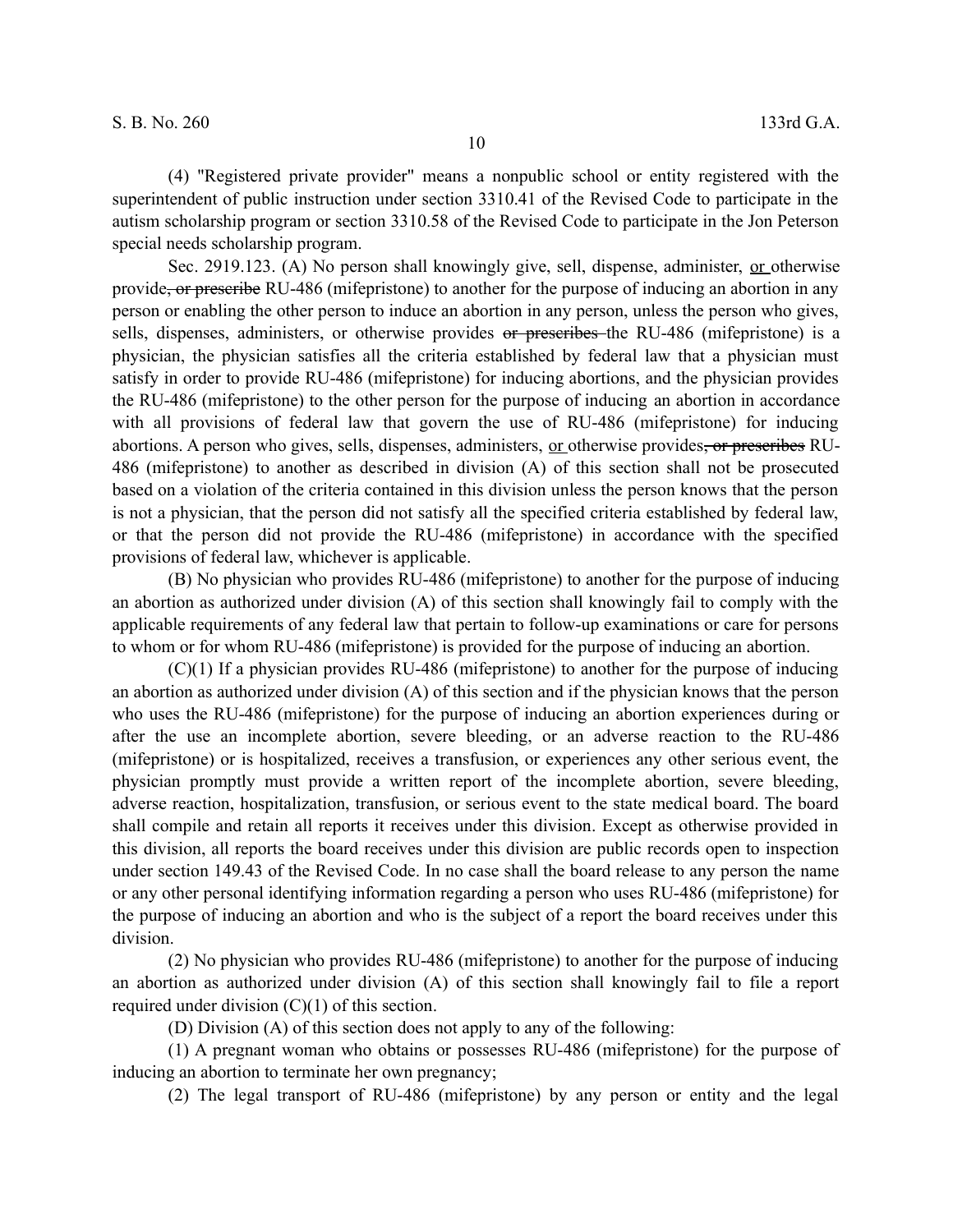delivery of the RU-486 (mifepristone) by any person to the recipient, provided that this division does not apply regarding any conduct related to the RU-486 (mifepristone) other than its transport and delivery to the recipient;

(3) The distribution, provision, or sale of RU-486 (mifepristone) by any legal manufacturer or distributor of RU-486 (mifepristone), provided the manufacturer or distributor made a good faith effort to comply with any applicable requirements of federal law regarding the distribution, provision, or sale.

(E) Whoever violates this section is guilty of unlawful distribution of an abortion-inducing drug, a felony of the fourth degree. If the offender previously has been convicted of or pleaded guilty to a violation of this section or of section 2919.12, 2919.121, 2919.13, 2919.14, 2919.15, 2919.151, 2919.17, or 2919.18 of the Revised Code, unlawful distribution of an abortion-inducing drug is a felony of the third degree.

If the offender is a professionally licensed person, in addition to any other sanction imposed by law for the offense, the offender is subject to sanctioning as provided by law by the regulatory or licensing board or agency that has the administrative authority to suspend or revoke the offender's professional license, including the sanctioning provided in section 4731.22 of the Revised Code for offenders who have a certificate to practice or certificate of registration issued under that chapter.

(F) As used in this section:

(1) "Federal law" means any law, rule, or regulation of the United States or any drug approval letter of the food and drug administration of the United States that governs or regulates the use of RU-486 (mifepristone) for the purpose of inducing abortions.

(2) "Personal identifying information" has the same meaning as in section 2913.49 of the Revised Code.

(3) "Physician" has the same meaning as in section 2305.113 of the Revised Code.

(4) "Professionally licensed person" has the same meaning as in section 2925.01 of the Revised Code.

Sec. 2919.124. (A) As used in this section:

(1) "Abortion-inducing drug" means a drug or regimen of drugs that causes the termination of a clinically diagnosable pregnancy, including any drug identified in section 2919.123 of the Revised Code.

(2) "Physician" has the same meaning as in section 2305.113 of the Revised Code.

(3) "Professionally licensed person" has the same meaning as in section 2925.01 of the Revised Code.

(B) No physician shall personally furnish or otherwise provide an abortion-inducing drug to a pregnant woman unless the physician is physically present at the location where the initial dose of the drug or regimen of drugs is consumed at the time the initial dose is consumed.

 (C) No physician who personally furnishes or otherwise provides an abortion-inducing drug to another for the purpose of inducing an abortion shall knowingly fail to comply with division (B) of this section.

 (D) Nothing in this section shall be construed as creating or recognizing a right to abortion or affirming the lawfulness of an abortion that would otherwise be unlawful.

(E) Whoever violates this section is guilty of unlawful performance of a drug-induced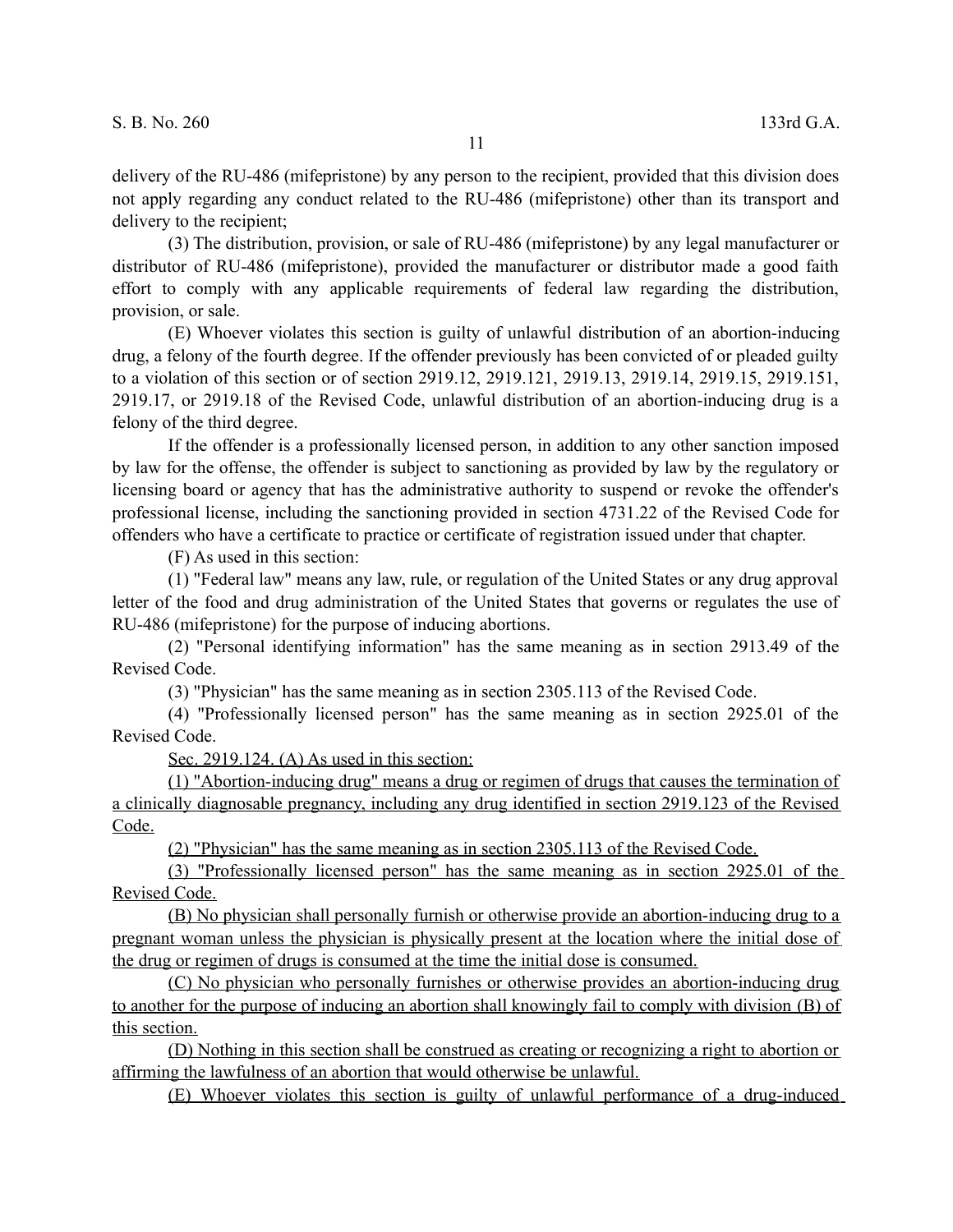abortion, a felony of the fourth degree. If the offender previously has been convicted of or pleaded guilty to a violation of this section or of section 2919.12, 2919.121, 2919.123, 2919.13, 2919.14, 2919.15, 2919.151, 2919.17, or 2919.18 of the Revised Code, unlawful performance of a druginduced abortion is a felony of the third degree.

 If the offender is a professionally licensed person, in addition to any other sanction imposed by law for the offense, the offender is subject to sanctioning as provided by law by the regulatory or licensing board or agency that has the administrative authority to suspend or revoke the offender's professional license, including the sanctioning provided in section 4731.22 of the Revised Code for offenders who have a certificate to practice or certificate of registration issued under that chapter.

Sec. 2953.25. (A) As used in this section:

(1) "Collateral sanction" means a penalty, disability, or disadvantage that is related to employment or occupational licensing, however denominated, as a result of the individual's conviction of or plea of guilty to an offense and that applies by operation of law in this state whether or not the penalty, disability, or disadvantage is included in the sentence or judgment imposed.

"Collateral sanction" does not include imprisonment, probation, parole, supervised release, forfeiture, restitution, fine, assessment, or costs of prosecution.

(2) "Decision-maker" includes, but is not limited to, the state acting through a department, agency, board, commission, or instrumentality established by the law of this state for the exercise of any function of government, a political subdivision, an educational institution, or a government contractor or subcontractor made subject to this section by contract, law, or ordinance.

(3) "Department-funded program" means a residential or nonresidential program that is not a term in a state correctional institution, that is funded in whole or part by the department of rehabilitation and correction, and that is imposed as a sanction for an offense, as part of a sanction that is imposed for an offense, or as a term or condition of any sanction that is imposed for an offense.

(4) "Designee" means the person designated by the deputy director of the division of parole and community services to perform the duties designated in division (B) of this section.

(5) "Division of parole and community services" means the division of parole and community services of the department of rehabilitation and correction.

(6) "Offense" means any felony or misdemeanor under the laws of this state.

(7) "Political subdivision" has the same meaning as in section 2969.21 of the Revised Code.

(8) "Discretionary civil impact," "licensing agency," and "mandatory civil impact" have the same meanings as in section 2961.21 of the Revised Code.

(B)(1) An individual who is subject to one or more collateral sanctions as a result of being convicted of or pleading guilty to an offense and who either has served a term in a state correctional institution for any offense or has spent time in a department-funded program for any offense may file a petition with the designee of the deputy director of the division of parole and community services for a certificate of qualification for employment.

(2) An individual who is subject to one or more collateral sanctions as a result of being convicted of or pleading guilty to an offense and who is not in a category described in division  $(B)(1)$ of this section may file for a certificate of qualification for employment by doing either of the following: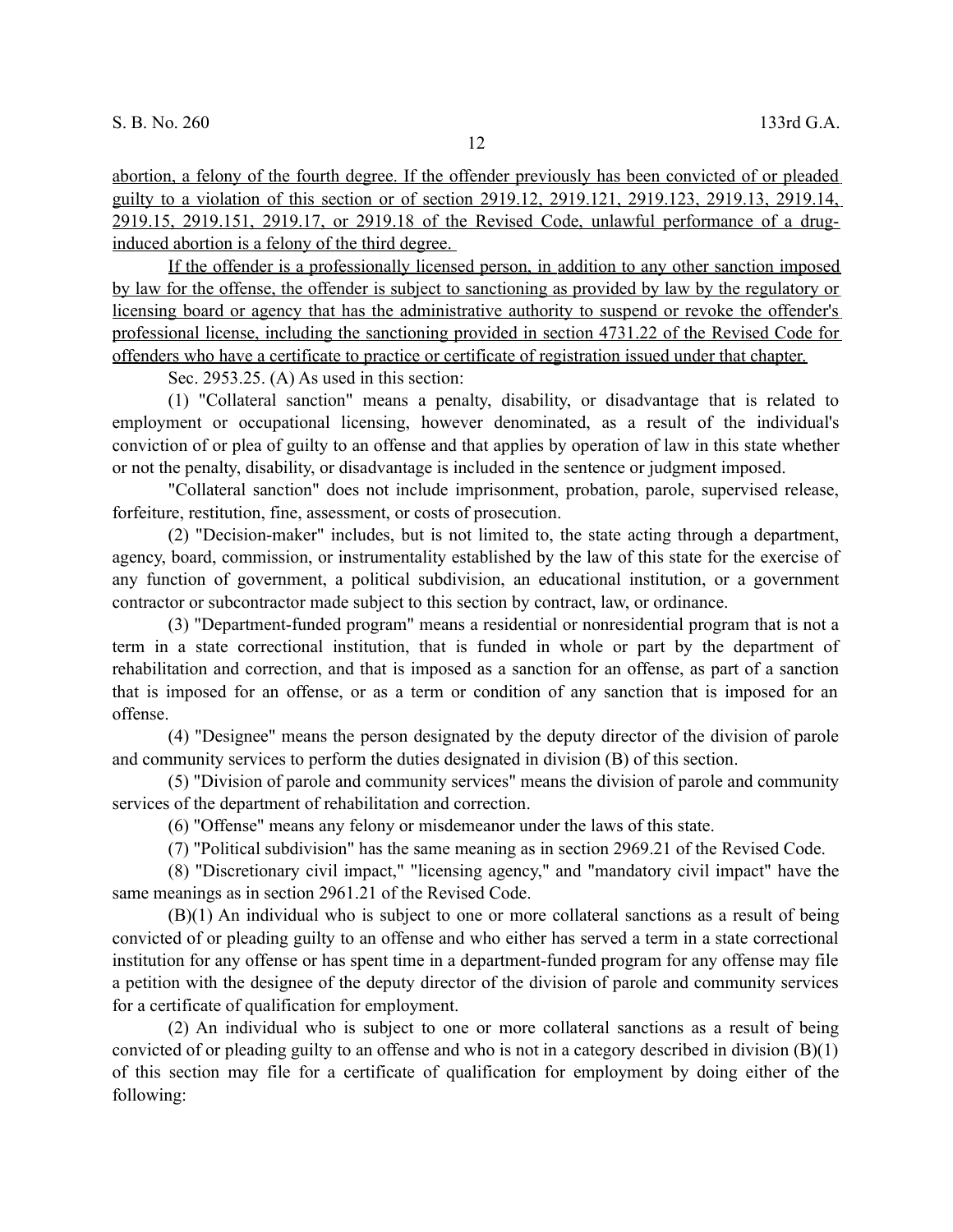(a) In the case of an individual who resides in this state, filing a petition with the court of common pleas of the county in which the person resides or with the designee of the deputy director of the division of parole and community services;

(b) In the case of an individual who resides outside of this state, filing a petition with the court of common pleas of any county in which any conviction or plea of guilty from which the individual seeks relief was entered or with the designee of the deputy director of the division of parole and community services.

(3) A petition under division (B)(1) or (2) of this section shall be made on a copy of the form prescribed by the division of parole and community services under division (J) of this section, shall contain all of the information described in division (F) of this section, and, except as provided in division (B)(6) of this section, shall be accompanied by an application fee of fifty dollars.

 $(4)(a)$  Except as provided in division  $(B)(4)(b)$  of this section, an individual may file a petition under division (B)(1) or (2) of this section at any time after the expiration of whichever of the following is applicable:

(i) If the offense that resulted in the collateral sanction from which the individual seeks relief is a felony, at any time after the expiration of one year from the date of release of the individual from any period of incarceration in a state or local correctional facility that was imposed for that offense and all periods of supervision imposed after release from the period of incarceration or, if the individual was not incarcerated for that offense, at any time after the expiration of one year from the date of the individual's final release from all other sanctions imposed for that offense.

(ii) If the offense that resulted in the collateral sanction from which the individual seeks relief is a misdemeanor, at any time after the expiration of six months from the date of release of the individual from any period of incarceration in a local correctional facility that was imposed for that offense and all periods of supervision imposed after release from the period of incarceration or, if the individual was not incarcerated for that offense, at any time after the expiration of six months from the date of the final release of the individual from all sanctions imposed for that offense including any period of supervision.

(b) The department of rehabilitation and correction may establish criteria by rule adopted under Chapter 119. of the Revised Code that, if satisfied by an individual, would allow the individual to file a petition before the expiration of six months or one year from the date of final release, whichever is applicable under division (B)(4)(a) of this section.

(5)(a) A designee that receives a petition for a certificate of qualification for employment from an individual under division  $(B)(1)$  or  $(2)$  of this section shall review the petition to determine whether it is complete. If the petition is complete, the designee shall forward the petition, the application fee, and any other information the designee possesses that relates to the petition, to the court of common pleas of the county in which the individual resides if the individual submitting the petition resides in this state or, if the individual resides outside of this state, to the court of common pleas of the county in which the conviction or plea of guilty from which the individual seeks relief was entered.

(b) A court of common pleas that receives a petition for a certificate of qualification for employment from an individual under division (B)(2) of this section, or that is forwarded a petition for such a certificate under division  $(B)(5)(a)$  of this section, shall attempt to determine all other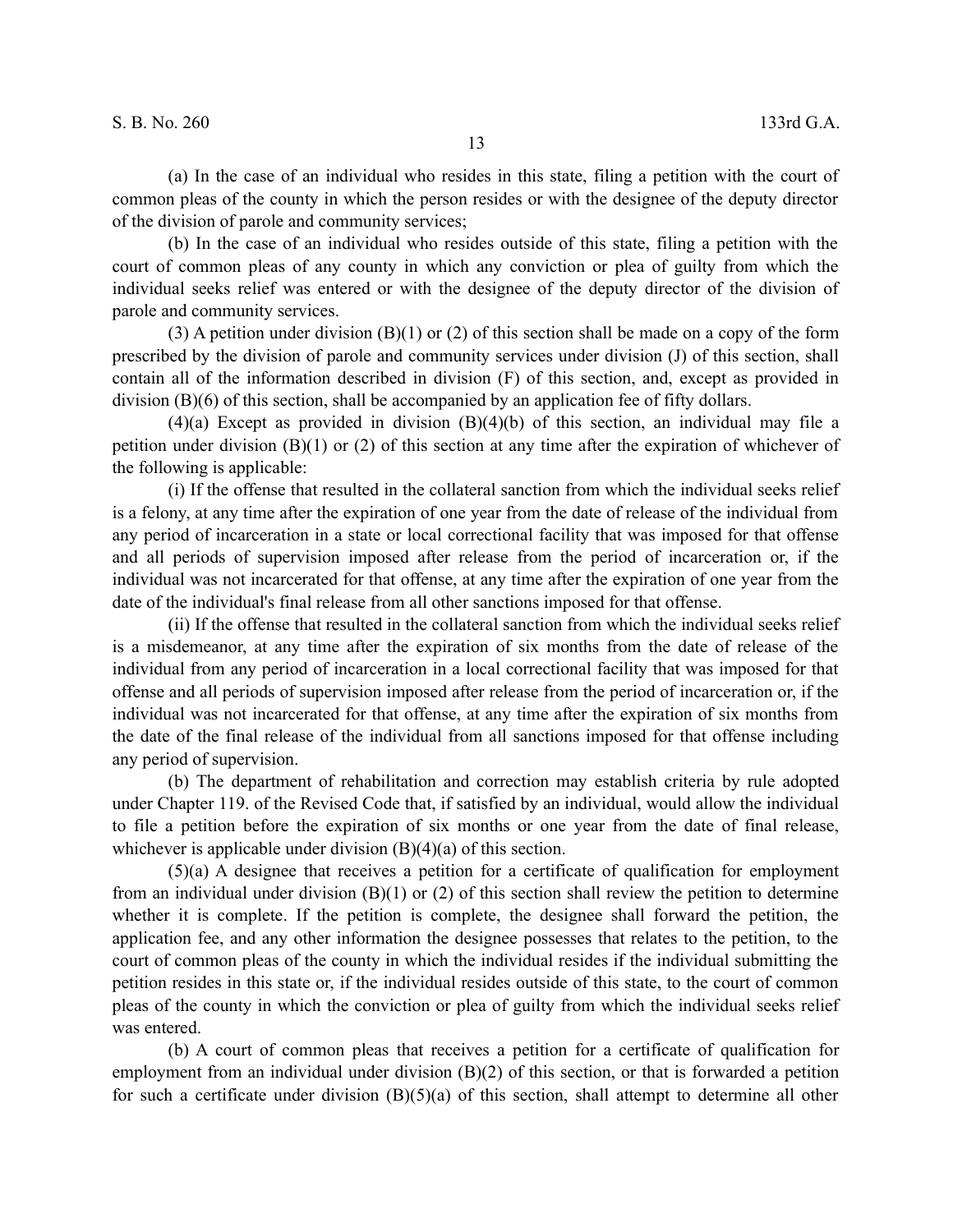courts in this state in which the individual was convicted of or pleaded guilty to an offense other than the offense from which the individual is seeking relief. The court that receives or is forwarded the petition shall notify all other courts in this state that it determines under this division were courts in which the individual was convicted of or pleaded guilty to an offense other than the offense from which the individual is seeking relief that the individual has filed the petition and that the court may send comments regarding the possible issuance of the certificate.

A court of common pleas that receives a petition for a certificate of qualification for employment under division (B)(2) of this section shall notify the county's prosecuting attorney that the individual has filed the petition.

A court of common pleas that receives a petition for a certificate of qualification for employment under division (B)(2) of this section, or that is forwarded a petition for qualification under division (B)(5)(a) of this section may direct the clerk of court to process and record all notices required in or under this section. Except as provided in division (B)(6) of this section, the court shall pay thirty dollars of the application fee into the state treasury and twenty dollars of the application fee into the county general revenue fund.

(6) Upon receiving a petition for a certificate of qualification for employment filed by an individual under division (B)(1) or (2) of this section, a court of common pleas or the designee of the deputy director of the division of parole and community services who receives the petition may waive all or part of the fifty-dollar filing fee for an applicant who is indigent. If an application fee is partially waived, the first twenty dollars of the fee that is collected shall be paid into the county general revenue fund. Any partial fee collected in excess of twenty dollars shall be paid into the state treasury.

(C)(1) Upon receiving a petition for a certificate of qualification for employment filed by an individual under division (B)(2) of this section or being forwarded a petition for such a certificate under division  $(B)(5)(a)$  of this section, the court shall review the individual's petition, the individual's criminal history, all filings submitted by the prosecutor or by the victim in accordance with rules adopted by the division of parole and community services, the applicant's military service record, if applicable, and whether the applicant has an emotional, mental, or physical condition that is traceable to the applicant's military service in the armed forces of the United States and that was a contributing factor in the commission of the offense or offenses, and all other relevant evidence. The court may order any report, investigation, or disclosure by the individual that the court believes is necessary for the court to reach a decision on whether to approve the individual's petition for a certificate of qualification for employment.

(2) Upon receiving a petition for a certificate of qualification for employment filed by an individual under division (B)(2) of this section or being forwarded a petition for such a certificate under division (B)(5)(a) of this section, except as otherwise provided in this division, the court shall decide whether to issue the certificate within sixty days after the court receives or is forwarded the completed petition and all information requested for the court to make that decision. Upon request of the individual who filed the petition, the court may extend the sixty-day period specified in this division.

(3) Except as provided in division  $(C)(5)$  of this section and subject to division  $(C)(7)$  of this section, a court that receives an individual's petition for a certificate of qualification for employment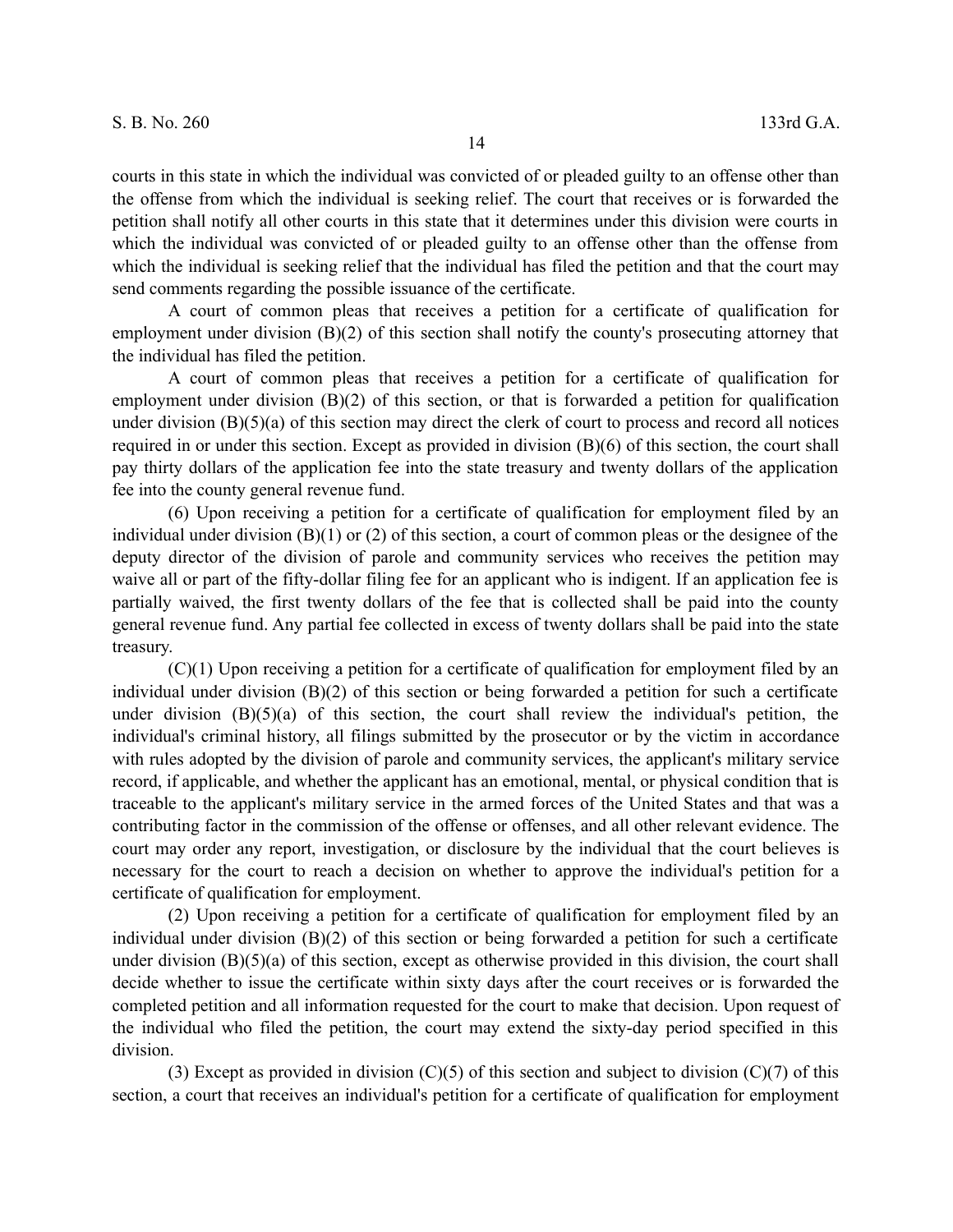under division  $(B)(2)$  of this section or that is forwarded a petition for such a certificate under division  $(B)(5)(a)$  of this section may issue a certificate of qualification for employment, at the court's discretion, if the court finds that the individual has established all of the following by a preponderance of the evidence:

(a) Granting the petition will materially assist the individual in obtaining employment or occupational licensing.

(b) The individual has a substantial need for the relief requested in order to live a law-abiding life.

(c) Granting the petition would not pose an unreasonable risk to the safety of the public or any individual.

(4) The submission of an incomplete petition by an individual shall not be grounds for the designee or court to deny the petition.

(5) Subject to division (C)(6) of this section, an individual is rebuttably presumed to be eligible for a certificate of qualification for employment if the court that receives the individual's petition under division  $(B)(2)$  of this section or that is forwarded a petition under division  $(B)(5)(a)$ of this section finds all of the following:

(a) The application was filed after the expiration of the applicable waiting period prescribed in division (B)(4) of this section;

(b) If the offense that resulted in the collateral sanction from which the individual seeks relief is a felony, at least three years have elapsed since the date of release of the individual from any period of incarceration in a state or local correctional facility that was imposed for that offense and all periods of supervision imposed after release from the period of incarceration or, if the individual was not incarcerated for that offense, at least three years have elapsed since the date of the individual's final release from all other sanctions imposed for that offense;

(c) If the offense that resulted in the collateral sanction from which the individual seeks relief is a misdemeanor, at least one year has elapsed since the date of release of the individual from any period of incarceration in a local correctional facility that was imposed for that offense and all periods of supervision imposed after release from the period of incarceration or, if the individual was not incarcerated for that offense, at least one year has elapsed since the date of the final release of the individual from all sanctions imposed for that offense including any period of supervision.

(6) An application that meets all of the requirements for the presumption under division (C) (5) of this section shall be denied only if the court that receives the petition finds that the evidence reviewed under division  $(C)(1)$  of this section rebuts the presumption of eligibility for issuance by establishing, by clear and convincing evidence, that the applicant has not been rehabilitated.

(7) A certificate of qualification for employment shall not create relief from any of the following collateral sanctions:

(a) Requirements imposed by Chapter 2950. of the Revised Code and rules adopted under sections 2950.13 and 2950.132 of the Revised Code;

(b) A driver's license, commercial driver's license, or probationary license suspension, cancellation, or revocation pursuant to section 4510.037, 4510.07, 4511.19, or 4511.191 of the Revised Code if the relief sought is available pursuant to section 4510.021 or division (B) of section 4510.13 of the Revised Code;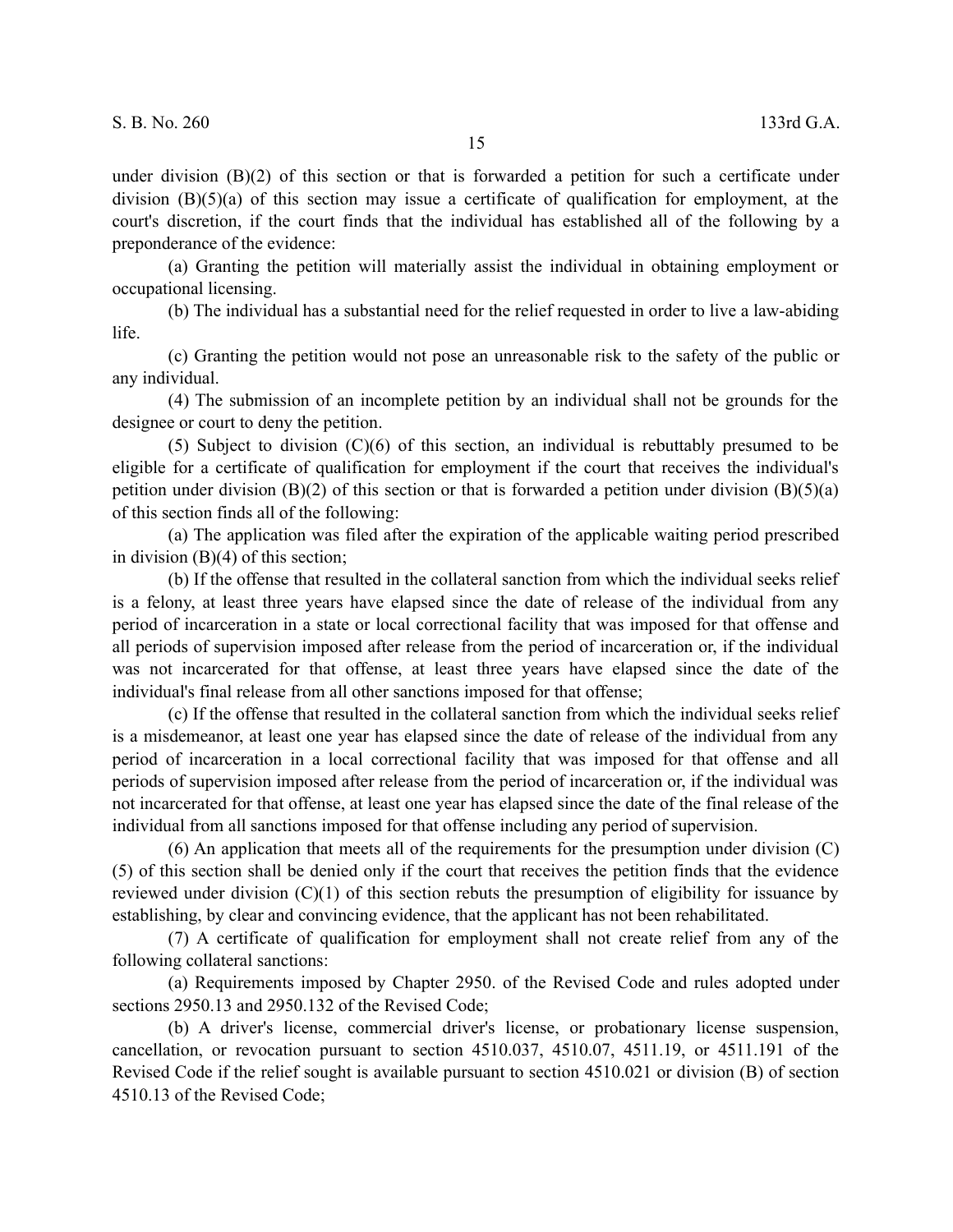(c) Restrictions on employment as a prosecutor or law enforcement officer;

(d) The denial, ineligibility, or automatic suspension of a license that is imposed upon an individual applying for or holding a license as a health care professional under Title XLVII of the Revised Code if the individual is convicted of, pleads guilty to, is subject to a judicial finding of eligibility for intervention in lieu of conviction in this state under section 2951.041 of the Revised Code, or is subject to treatment or intervention in lieu of conviction for a violation of section 2903.01, 2903.02, 2903.03, 2903.11, 2905.01, 2907.02, 2907.03, 2907.05, 2909.02, 2911.01, 2911.11,  $\theta$  = 2919.123, or 2919.124 of the Revised Code;

(e) The immediate suspension of a license, certificate, or evidence of registration that is imposed upon an individual holding a license as a health care professional under Title XLVII of the Revised Code pursuant to division (C) of section 3719.121 of the Revised Code;

(f) The denial or ineligibility for employment in a pain clinic under division (B)(4) of section 4729.552 of the Revised Code;

(g) The mandatory suspension of a license that is imposed on an individual applying for or holding a license as a health care professional under Title XLVII of the Revised Code pursuant to section 3123.43 of the Revised Code.

(8) If a court that receives an individual's petition for a certificate of qualification for employment under division (B)(2) of this section or that is forwarded a petition for such a certificate under division (B)(5)(a) of this section denies the petition, the court shall provide written notice to the individual of the court's denial. The court may place conditions on the individual regarding the individual's filing of any subsequent petition for a certificate of qualification for employment. The written notice must notify the individual of any conditions placed on the individual's filing of a subsequent petition for a certificate of qualification for employment.

If a court of common pleas that receives an individual's petition for a certificate of qualification for employment under division (B)(2) of this section or that is forwarded a petition for such a certificate under division  $(B)(5)(a)$  of this section denies the petition, the individual may appeal the decision to the court of appeals only if the individual alleges that the denial was an abuse of discretion on the part of the court of common pleas.

(D)(1) A certificate of qualification for employment issued to an individual lifts the automatic bar of a collateral sanction, and a decision-maker shall consider on a case-by-case basis whether to grant or deny the issuance or restoration of an occupational license or an employment opportunity, notwithstanding the individual's possession of the certificate, without, however, reconsidering or rejecting any finding made by a designee or court under division  $(C)(3)$  of this section.

(2) The certificate constitutes a rebuttable presumption that the person's criminal convictions are insufficient evidence that the person is unfit for the license, employment opportunity, or certification in question. Notwithstanding the presumption established under this division, the agency may deny the license or certification for the person if it determines that the person is unfit for issuance of the license.

(3) If an employer that has hired a person who has been issued a certificate of qualification for employment applies to a licensing agency for a license or certification and the person has a conviction or guilty plea that otherwise would bar the person's employment with the employer or licensure for the employer because of a mandatory civil impact, the agency shall give the person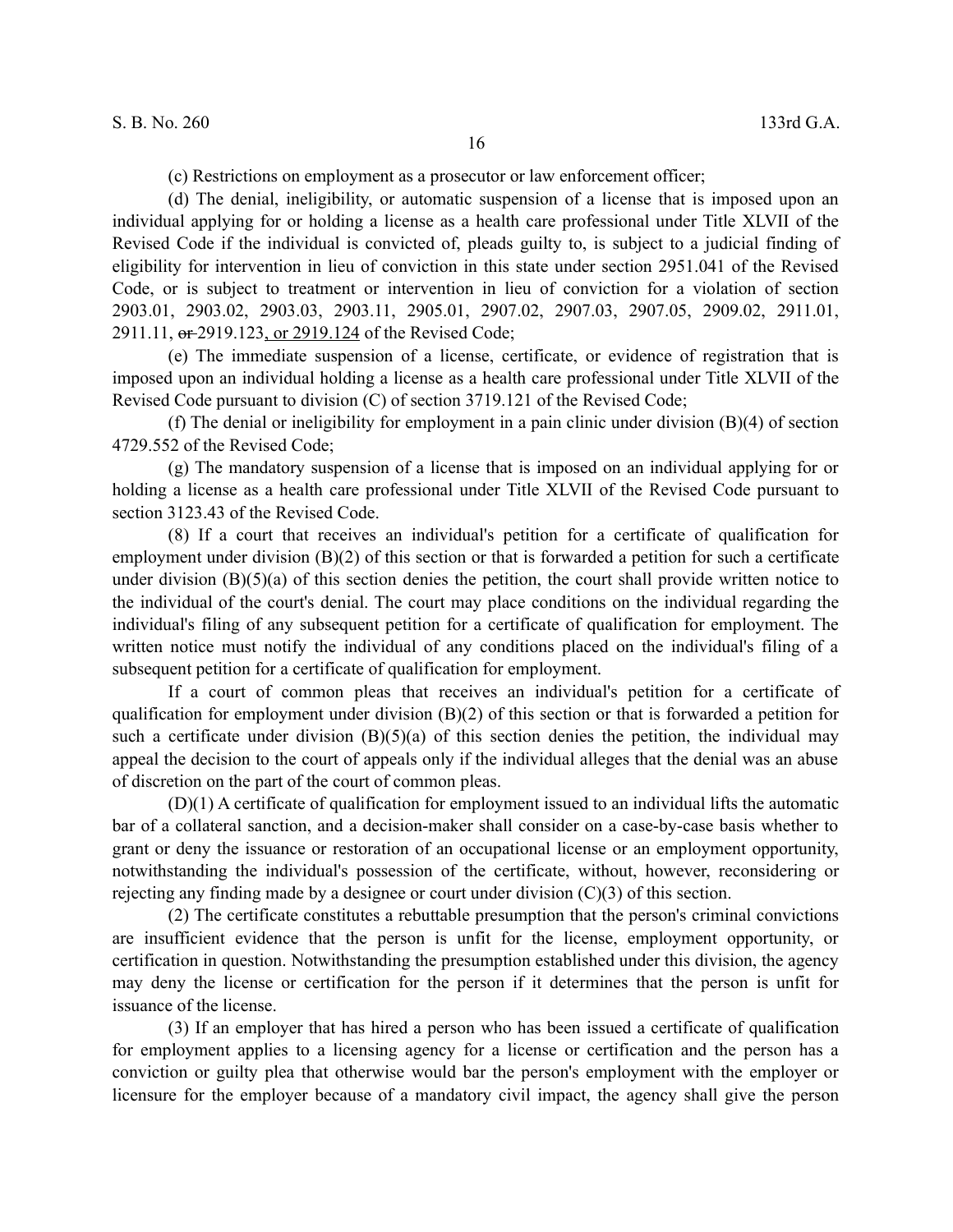individualized consideration, notwithstanding the mandatory civil impact, the mandatory civil impact shall be considered for all purposes to be a discretionary civil impact, and the certificate constitutes a rebuttable presumption that the person's criminal convictions are insufficient evidence that the person is unfit for the employment, or that the employer is unfit for the license or certification, in question.

(E) A certificate of qualification for employment does not grant the individual to whom the certificate was issued relief from the mandatory civil impacts identified in division (A)(1) of section 2961.01 or division (B) of section 2961.02 of the Revised Code.

(F) A petition for a certificate of qualification for employment filed by an individual under division  $(B)(1)$  or  $(2)$  of this section shall include all of the following:

(1) The individual's name, date of birth, and social security number;

(2) All aliases of the individual and all social security numbers associated with those aliases;

(3) The individual's residence address, including the city, county, and state of residence and zip code;

(4) The length of time that the individual has resided in the individual's current state of residence, expressed in years and months of residence;

(5) A general statement as to why the individual has filed the petition and how the certificate of qualification for employment would assist the individual;

(6) A summary of the individual's criminal history with respect to each offense that is a disqualification from employment or licensing in an occupation or profession, including the years of each conviction or plea of guilty for each of those offenses;

(7) A summary of the individual's employment history, specifying the name of, and dates of employment with, each employer;

(8) Verifiable references and endorsements;

(9) The name of one or more immediate family members of the individual, or other persons with whom the individual has a close relationship, who support the individual's reentry plan;

(10) A summary of the reason the individual believes the certificate of qualification for employment should be granted;

(11) Any other information required by rule by the department of rehabilitation and correction.

(G)(1) In a judicial or administrative proceeding alleging negligence or other fault, a certificate of qualification for employment issued to an individual under this section may be introduced as evidence of a person's due care in hiring, retaining, licensing, leasing to, admitting to a school or program, or otherwise transacting business or engaging in activity with the individual to whom the certificate of qualification for employment was issued if the person knew of the certificate at the time of the alleged negligence or other fault.

(2) In any proceeding on a claim against an employer for negligent hiring, a certificate of qualification for employment issued to an individual under this section shall provide immunity for the employer as to the claim if the employer knew of the certificate at the time of the alleged negligence.

(3) If an employer hires an individual who has been issued a certificate of qualification for employment under this section, if the individual, after being hired, subsequently demonstrates dangerousness or is convicted of or pleads guilty to a felony, and if the employer retains the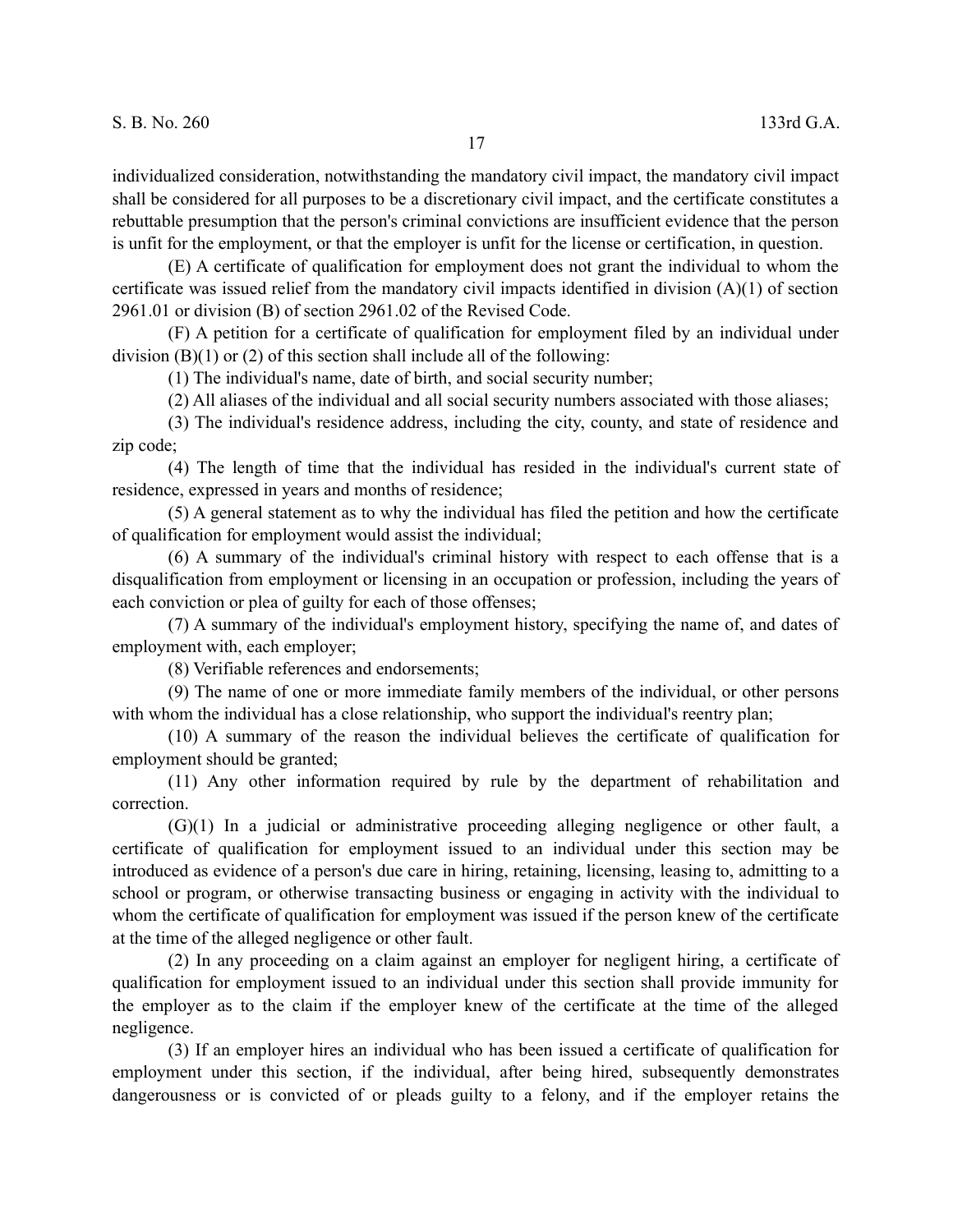individual as an employee after the demonstration of dangerousness or the conviction or guilty plea, the employer may be held liable in a civil action that is based on or relates to the retention of the individual as an employee only if it is proved by a preponderance of the evidence that the person having hiring and firing responsibility for the employer had actual knowledge that the employee was dangerous or had been convicted of or pleaded guilty to the felony and was willful in retaining the individual as an employee after the demonstration of dangerousness or the conviction or guilty plea of which the person has actual knowledge.

(H) A certificate of qualification for employment issued under this section shall be revoked if the individual to whom the certificate of qualification for employment was issued is convicted of or pleads guilty to a felony offense committed subsequent to the issuance of the certificate of qualification for employment. The department of rehabilitation and correction shall periodically review the certificates listed in the database described in division (K) of this section to identify those that are subject to revocation under this division. Upon identifying a certificate of qualification for employment that is subject to revocation, the department shall note in the database that the certificate has been revoked, the reason for revocation, and the effective date of revocation, which shall be the date of the conviction or plea of guilty subsequent to the issuance of the certificate.

(I) A designee's forwarding, or failure to forward, a petition for a certificate of qualification for employment to a court or a court's issuance, or failure to issue, a petition for a certificate of qualification for employment to an individual under division (B) of this section does not give rise to a claim for damages against the department of rehabilitation and correction or court.

(J) The division of parole and community services shall adopt rules in accordance with Chapter 119. of the Revised Code for the implementation and administration of this section and shall prescribe the form for the petition to be used under division (B)(1) or (2) of this section. The form for the petition shall include places for all of the information specified in division (F) of this section.

(K) The department of rehabilitation and correction shall maintain a database that identifies granted certificates and revoked certificates and tracks the number of certificates granted and revoked, the industries, occupations, and professions with respect to which the certificates have been most applicable, and the types of employers that have accepted the certificates. The department shall annually create a report that summarizes the information maintained in the database and shall make the report available to the public on its internet web site.

Sec. 4729.291. (A) Except when provided under section 4731.97 of the Revised Code, when a licensed health professional authorized to prescribe drugs personally furnishes drugs to a patient pursuant to division (B) of section 4729.29 of the Revised Code, the prescriber shall ensure that the drugs are labeled and packaged in accordance with state and federal drug laws and any rules and regulations adopted pursuant to those laws. Records of purchase and disposition of all drugs personally furnished to patients shall be maintained by the prescriber in accordance with state and federal drug statutes and any rules adopted pursuant to those statutes.

(B) When personally furnishing to a patient RU-486 (mifepristone), a prescriber is subject to section sections 2919.123 and 2919.124 of the Revised Code. A prescription for RU-486 (mifepristone) shall be in writing and in accordance with section 2919.123 of the Revised Code.

(C)(1) Except as provided in divisions (D) and (E) of this section, no prescriber shall do either of the following: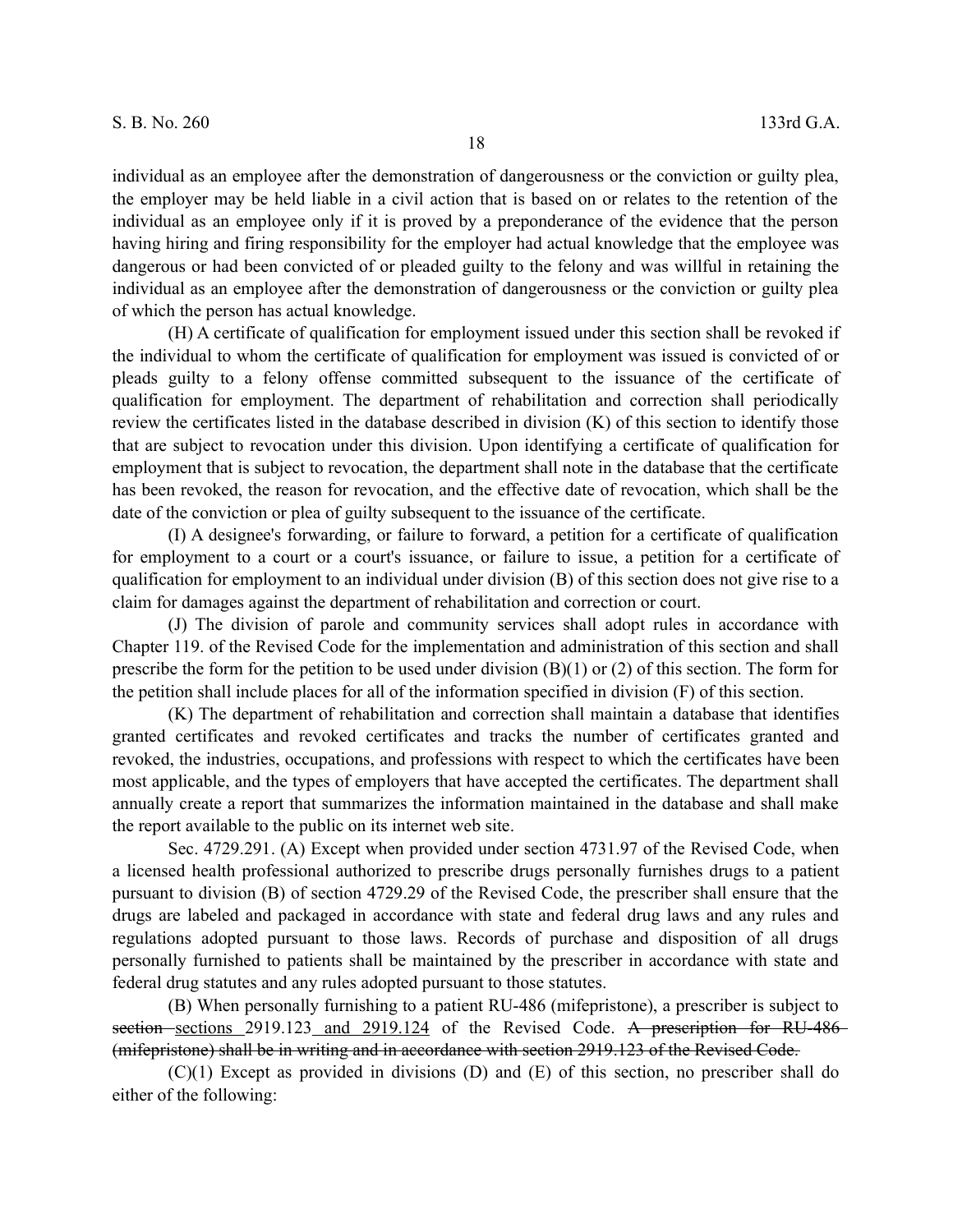(a) In any thirty-day period, personally furnish to or for patients, taken as a whole, controlled substances in an amount that exceeds a total of two thousand five hundred dosage units;

(b) In any seventy-two-hour period, personally furnish to or for a patient an amount of a controlled substance that exceeds the amount necessary for the patient's use in a seventy-two-hour period.

(2) The state board of pharmacy may impose a fine of not more than five thousand dollars on a prescriber who fails to comply with the limits established under division (C)(1) of this section. A separate fine may be imposed for each instance of failing to comply with the limits. In imposing the fine, the board's actions shall be taken in accordance with Chapter 119. of the Revised Code.

(D) None of the following shall be counted in determining whether the amounts specified in division  $(C)(1)$  of this section have been exceeded:

(1) Methadone personally furnished to patients for the purpose of treating drug dependence or addiction, if the prescriber meets the conditions specified in 21 C.F.R. 1306.07;

(2) Buprenorphine personally furnished to patients for the purpose of treating drug dependence or addiction as part of an opioid treatment program licensed under section 5119.37 of the Revised Code.

(3) Controlled substances personally furnished to research subjects by a facility conducting clinical research in studies approved by a hospital-based institutional review board or an institutional review board accredited by the association for the accreditation of human research protection programs.

(E) Division (C)(1) of this section does not apply to a prescriber who is a veterinarian.

Sec. 4731.22. (A) The state medical board, by an affirmative vote of not fewer than six of its members, may limit, revoke, or suspend a license or certificate to practice or certificate to recommend, refuse to grant a license or certificate, refuse to renew a license or certificate, refuse to reinstate a license or certificate, or reprimand or place on probation the holder of a license or certificate if the individual applying for or holding the license or certificate is found by the board to have committed fraud during the administration of the examination for a license or certificate to practice or to have committed fraud, misrepresentation, or deception in applying for, renewing, or securing any license or certificate to practice or certificate to recommend issued by the board.

(B) The board, by an affirmative vote of not fewer than six members, shall, to the extent permitted by law, limit, revoke, or suspend a license or certificate to practice or certificate to recommend, refuse to issue a license or certificate, refuse to renew a license or certificate, refuse to reinstate a license or certificate, or reprimand or place on probation the holder of a license or certificate for one or more of the following reasons:

(1) Permitting one's name or one's license or certificate to practice to be used by a person, group, or corporation when the individual concerned is not actually directing the treatment given;

(2) Failure to maintain minimal standards applicable to the selection or administration of drugs, or failure to employ acceptable scientific methods in the selection of drugs or other modalities for treatment of disease;

(3) Except as provided in section 4731.97 of the Revised Code, selling, giving away, personally furnishing, prescribing, or administering drugs for other than legal and legitimate therapeutic purposes or a plea of guilty to, a judicial finding of guilt of, or a judicial finding of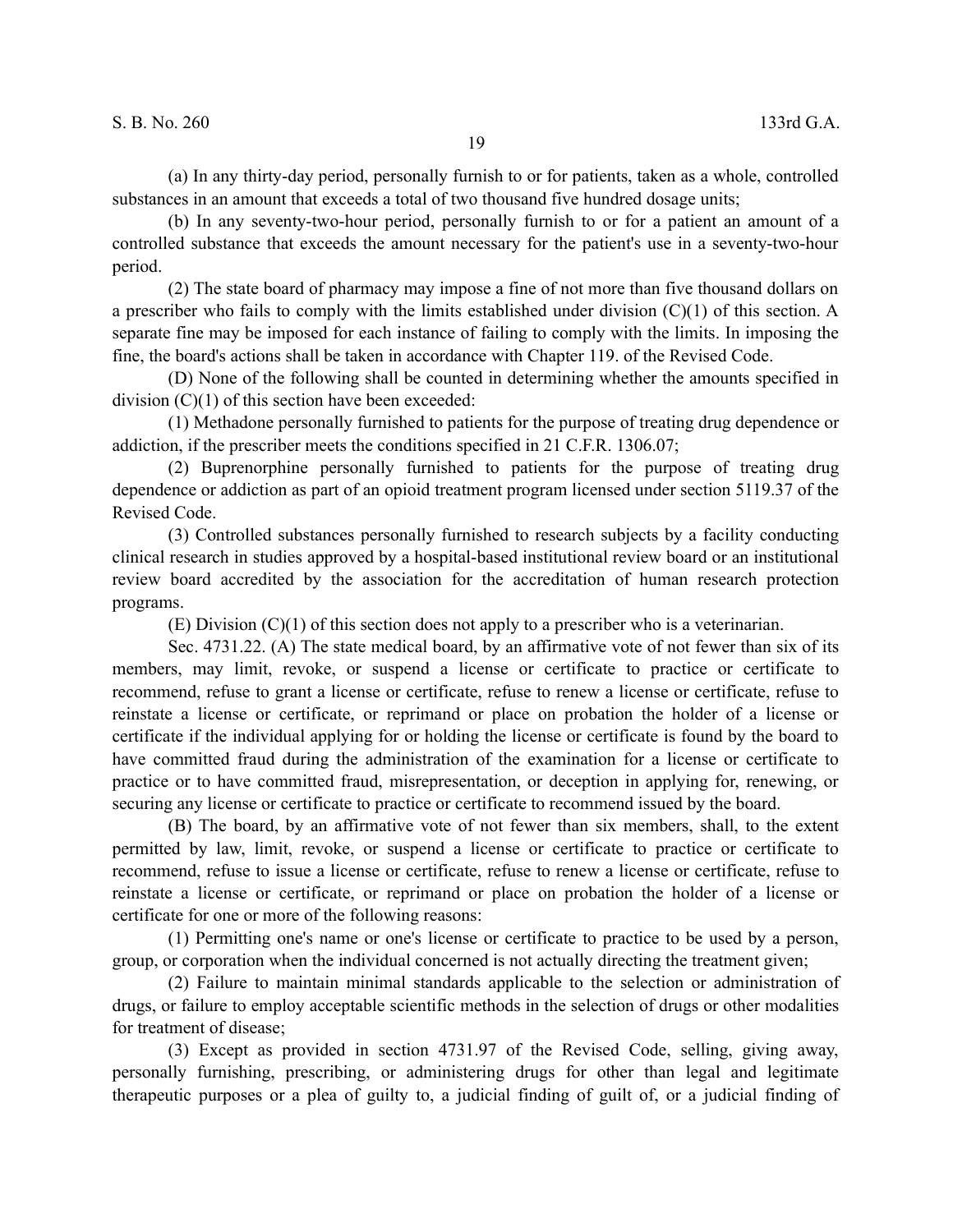eligibility for intervention in lieu of conviction of, a violation of any federal or state law regulating the possession, distribution, or use of any drug;

20

(4) Willfully betraying a professional confidence.

For purposes of this division, "willfully betraying a professional confidence" does not include providing any information, documents, or reports under sections 307.621 to 307.629 of the Revised Code to a child fatality review board; does not include providing any information, documents, or reports to the director of health pursuant to guidelines established under section 3701.70 of the Revised Code; does not include written notice to a mental health professional under section 4731.62 of the Revised Code; and does not include the making of a report of an employee's use of a drug of abuse, or a report of a condition of an employee other than one involving the use of a drug of abuse, to the employer of the employee as described in division (B) of section 2305.33 of the Revised Code. Nothing in this division affects the immunity from civil liability conferred by section 2305.33 or 4731.62 of the Revised Code upon a physician who makes a report in accordance with section 2305.33 or notifies a mental health professional in accordance with section 4731.62 of the Revised Code. As used in this division, "employee," "employer," and "physician" have the same meanings as in section 2305.33 of the Revised Code.

(5) Making a false, fraudulent, deceptive, or misleading statement in the solicitation of or advertising for patients; in relation to the practice of medicine and surgery, osteopathic medicine and surgery, podiatric medicine and surgery, or a limited branch of medicine; or in securing or attempting to secure any license or certificate to practice issued by the board.

As used in this division, "false, fraudulent, deceptive, or misleading statement" means a statement that includes a misrepresentation of fact, is likely to mislead or deceive because of a failure to disclose material facts, is intended or is likely to create false or unjustified expectations of favorable results, or includes representations or implications that in reasonable probability will cause an ordinarily prudent person to misunderstand or be deceived.

(6) A departure from, or the failure to conform to, minimal standards of care of similar practitioners under the same or similar circumstances, whether or not actual injury to a patient is established;

(7) Representing, with the purpose of obtaining compensation or other advantage as personal gain or for any other person, that an incurable disease or injury, or other incurable condition, can be permanently cured;

(8) The obtaining of, or attempting to obtain, money or anything of value by fraudulent misrepresentations in the course of practice;

(9) A plea of guilty to, a judicial finding of guilt of, or a judicial finding of eligibility for intervention in lieu of conviction for, a felony;

(10) Commission of an act that constitutes a felony in this state, regardless of the jurisdiction in which the act was committed;

(11) A plea of guilty to, a judicial finding of guilt of, or a judicial finding of eligibility for intervention in lieu of conviction for, a misdemeanor committed in the course of practice;

(12) Commission of an act in the course of practice that constitutes a misdemeanor in this state, regardless of the jurisdiction in which the act was committed;

(13) A plea of guilty to, a judicial finding of guilt of, or a judicial finding of eligibility for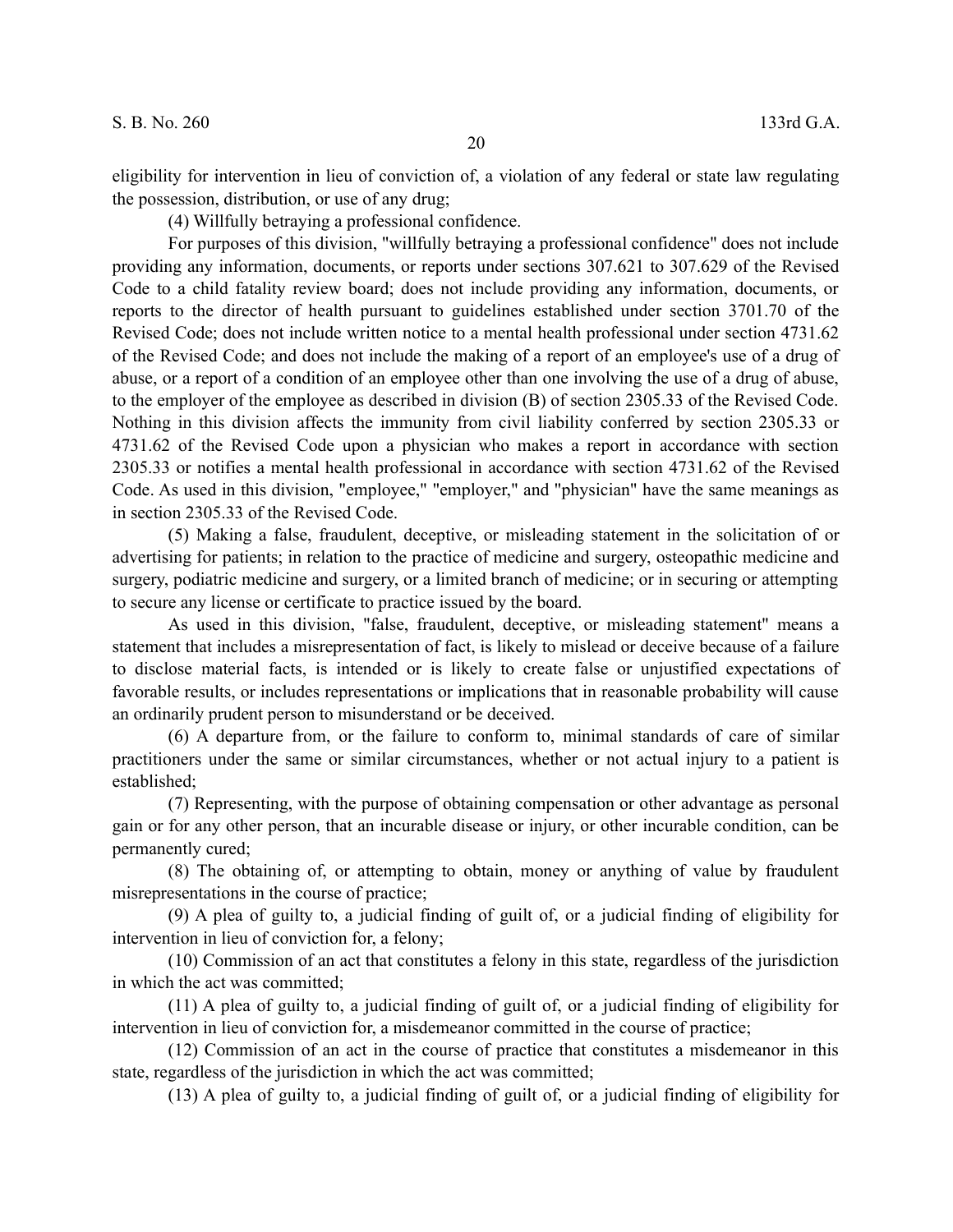intervention in lieu of conviction for, a misdemeanor involving moral turpitude;

(14) Commission of an act involving moral turpitude that constitutes a misdemeanor in this state, regardless of the jurisdiction in which the act was committed;

(15) Violation of the conditions of limitation placed by the board upon a license or certificate to practice;

(16) Failure to pay license renewal fees specified in this chapter;

(17) Except as authorized in section 4731.31 of the Revised Code, engaging in the division of fees for referral of patients, or the receiving of a thing of value in return for a specific referral of a patient to utilize a particular service or business;

(18) Subject to section 4731.226 of the Revised Code, violation of any provision of a code of ethics of the American medical association, the American osteopathic association, the American podiatric medical association, or any other national professional organizations that the board specifies by rule. The state medical board shall obtain and keep on file current copies of the codes of ethics of the various national professional organizations. The individual whose license or certificate is being suspended or revoked shall not be found to have violated any provision of a code of ethics of an organization not appropriate to the individual's profession.

For purposes of this division, a "provision of a code of ethics of a national professional organization" does not include any provision that would preclude the making of a report by a physician of an employee's use of a drug of abuse, or of a condition of an employee other than one involving the use of a drug of abuse, to the employer of the employee as described in division (B) of section 2305.33 of the Revised Code. Nothing in this division affects the immunity from civil liability conferred by that section upon a physician who makes either type of report in accordance with division (B) of that section. As used in this division, "employee," "employer," and "physician" have the same meanings as in section 2305.33 of the Revised Code.

(19) Inability to practice according to acceptable and prevailing standards of care by reason of mental illness or physical illness, including, but not limited to, physical deterioration that adversely affects cognitive, motor, or perceptive skills.

In enforcing this division, the board, upon a showing of a possible violation, may compel any individual authorized to practice by this chapter or who has submitted an application pursuant to this chapter to submit to a mental examination, physical examination, including an HIV test, or both a mental and a physical examination. The expense of the examination is the responsibility of the individual compelled to be examined. Failure to submit to a mental or physical examination or consent to an HIV test ordered by the board constitutes an admission of the allegations against the individual unless the failure is due to circumstances beyond the individual's control, and a default and final order may be entered without the taking of testimony or presentation of evidence. If the board finds an individual unable to practice because of the reasons set forth in this division, the board shall require the individual to submit to care, counseling, or treatment by physicians approved or designated by the board, as a condition for initial, continued, reinstated, or renewed authority to practice. An individual affected under this division shall be afforded an opportunity to demonstrate to the board the ability to resume practice in compliance with acceptable and prevailing standards under the provisions of the individual's license or certificate. For the purpose of this division, any individual who applies for or receives a license or certificate to practice under this chapter accepts the privilege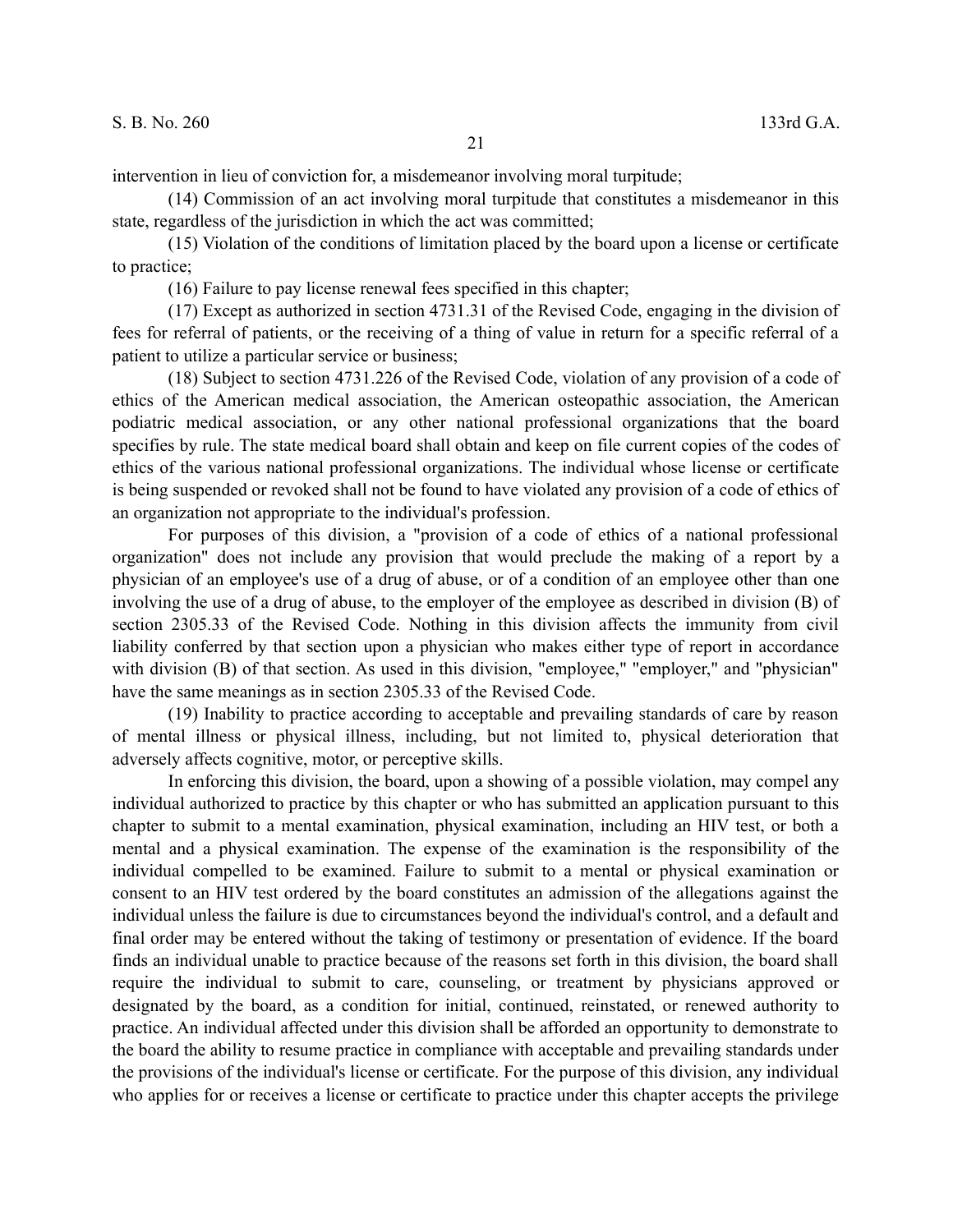of practicing in this state and, by so doing, shall be deemed to have given consent to submit to a mental or physical examination when directed to do so in writing by the board, and to have waived all objections to the admissibility of testimony or examination reports that constitute a privileged communication.

(20) Except as provided in division (F)(1)(b) of section 4731.282 of the Revised Code or when civil penalties are imposed under section 4731.225 of the Revised Code, and subject to section 4731.226 of the Revised Code, violating or attempting to violate, directly or indirectly, or assisting in or abetting the violation of, or conspiring to violate, any provisions of this chapter or any rule promulgated by the board.

This division does not apply to a violation or attempted violation of, assisting in or abetting the violation of, or a conspiracy to violate, any provision of this chapter or any rule adopted by the board that would preclude the making of a report by a physician of an employee's use of a drug of abuse, or of a condition of an employee other than one involving the use of a drug of abuse, to the employer of the employee as described in division (B) of section 2305.33 of the Revised Code. Nothing in this division affects the immunity from civil liability conferred by that section upon a physician who makes either type of report in accordance with division (B) of that section. As used in this division, "employee," "employer," and "physician" have the same meanings as in section 2305.33 of the Revised Code.

(21) The violation of section 3701.79 of the Revised Code or of any abortion rule adopted by the director of health pursuant to section 3701.341 of the Revised Code;

(22) Any of the following actions taken by an agency responsible for authorizing, certifying, or regulating an individual to practice a health care occupation or provide health care services in this state or another jurisdiction, for any reason other than the nonpayment of fees: the limitation, revocation, or suspension of an individual's license to practice; acceptance of an individual's license surrender; denial of a license; refusal to renew or reinstate a license; imposition of probation; or issuance of an order of censure or other reprimand;

(23) The violation of section 2919.12 of the Revised Code or the performance or inducement of an abortion upon a pregnant woman with actual knowledge that the conditions specified in division (B) of section 2317.56 of the Revised Code have not been satisfied or with a heedless indifference as to whether those conditions have been satisfied, unless an affirmative defense as specified in division  $(H)(2)$  of that section would apply in a civil action authorized by division  $(H)(1)$ of that section;

(24) The revocation, suspension, restriction, reduction, or termination of clinical privileges by the United States department of defense or department of veterans affairs or the termination or suspension of a certificate of registration to prescribe drugs by the drug enforcement administration of the United States department of justice;

(25) Termination or suspension from participation in the medicare or medicaid programs by the department of health and human services or other responsible agency;

(26) Impairment of ability to practice according to acceptable and prevailing standards of care because of habitual or excessive use or abuse of drugs, alcohol, or other substances that impair ability to practice.

For the purposes of this division, any individual authorized to practice by this chapter accepts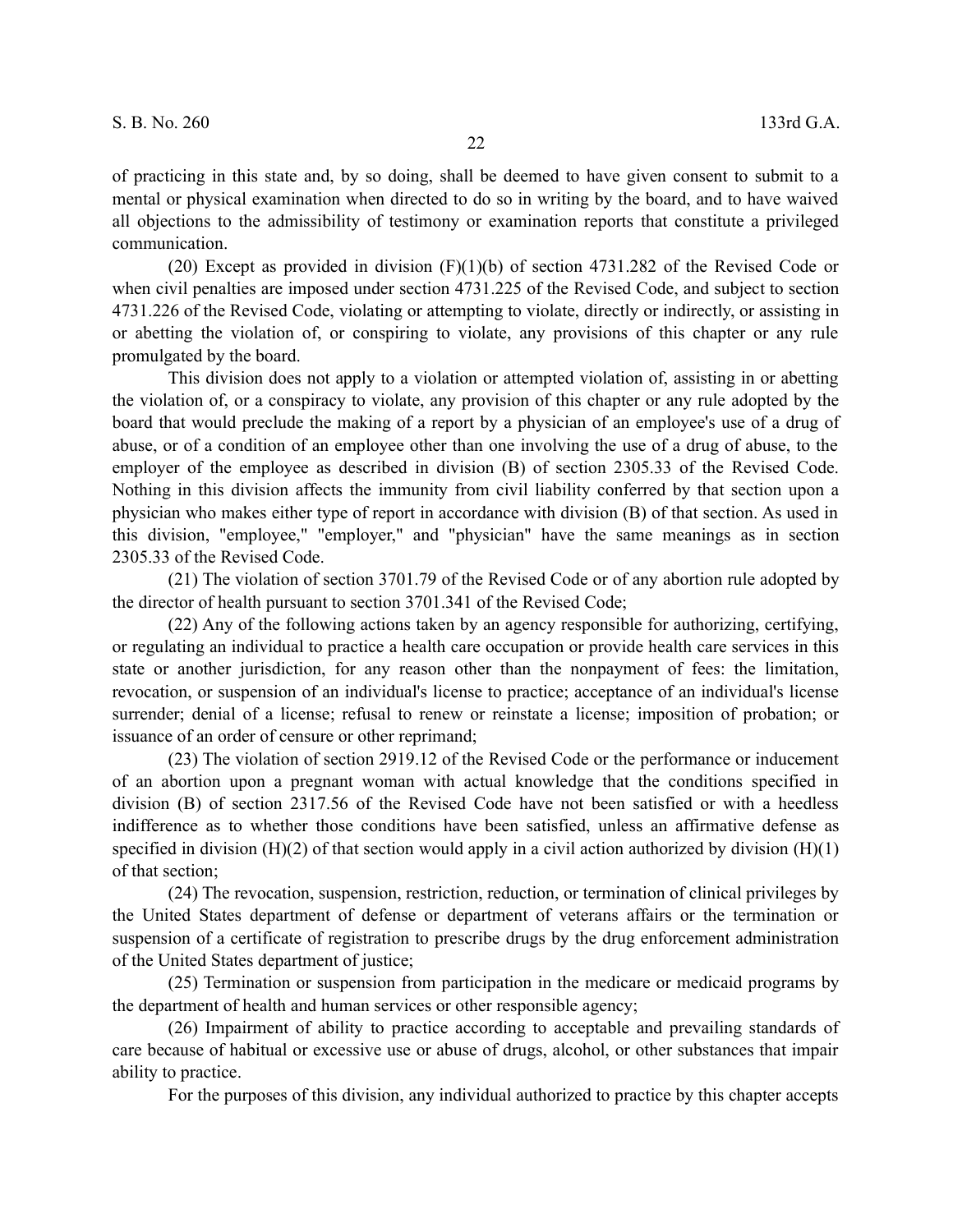the privilege of practicing in this state subject to supervision by the board. By filing an application for or holding a license or certificate to practice under this chapter, an individual shall be deemed to have given consent to submit to a mental or physical examination when ordered to do so by the board in writing, and to have waived all objections to the admissibility of testimony or examination reports that constitute privileged communications.

If it has reason to believe that any individual authorized to practice by this chapter or any applicant for licensure or certification to practice suffers such impairment, the board may compel the individual to submit to a mental or physical examination, or both. The expense of the examination is the responsibility of the individual compelled to be examined. Any mental or physical examination required under this division shall be undertaken by a treatment provider or physician who is qualified to conduct the examination and who is chosen by the board.

Failure to submit to a mental or physical examination ordered by the board constitutes an admission of the allegations against the individual unless the failure is due to circumstances beyond the individual's control, and a default and final order may be entered without the taking of testimony or presentation of evidence. If the board determines that the individual's ability to practice is impaired, the board shall suspend the individual's license or certificate or deny the individual's application and shall require the individual, as a condition for initial, continued, reinstated, or renewed licensure or certification to practice, to submit to treatment.

Before being eligible to apply for reinstatement of a license or certificate suspended under this division, the impaired practitioner shall demonstrate to the board the ability to resume practice in compliance with acceptable and prevailing standards of care under the provisions of the practitioner's license or certificate. The demonstration shall include, but shall not be limited to, the following:

(a) Certification from a treatment provider approved under section 4731.25 of the Revised Code that the individual has successfully completed any required inpatient treatment;

(b) Evidence of continuing full compliance with an aftercare contract or consent agreement;

(c) Two written reports indicating that the individual's ability to practice has been assessed and that the individual has been found capable of practicing according to acceptable and prevailing standards of care. The reports shall be made by individuals or providers approved by the board for making the assessments and shall describe the basis for their determination.

The board may reinstate a license or certificate suspended under this division after that demonstration and after the individual has entered into a written consent agreement.

When the impaired practitioner resumes practice, the board shall require continued monitoring of the individual. The monitoring shall include, but not be limited to, compliance with the written consent agreement entered into before reinstatement or with conditions imposed by board order after a hearing, and, upon termination of the consent agreement, submission to the board for at least two years of annual written progress reports made under penalty of perjury stating whether the individual has maintained sobriety.

(27) A second or subsequent violation of section 4731.66 or 4731.69 of the Revised Code;

(28) Except as provided in division (N) of this section:

(a) Waiving the payment of all or any part of a deductible or copayment that a patient, pursuant to a health insurance or health care policy, contract, or plan that covers the individual's services, otherwise would be required to pay if the waiver is used as an enticement to a patient or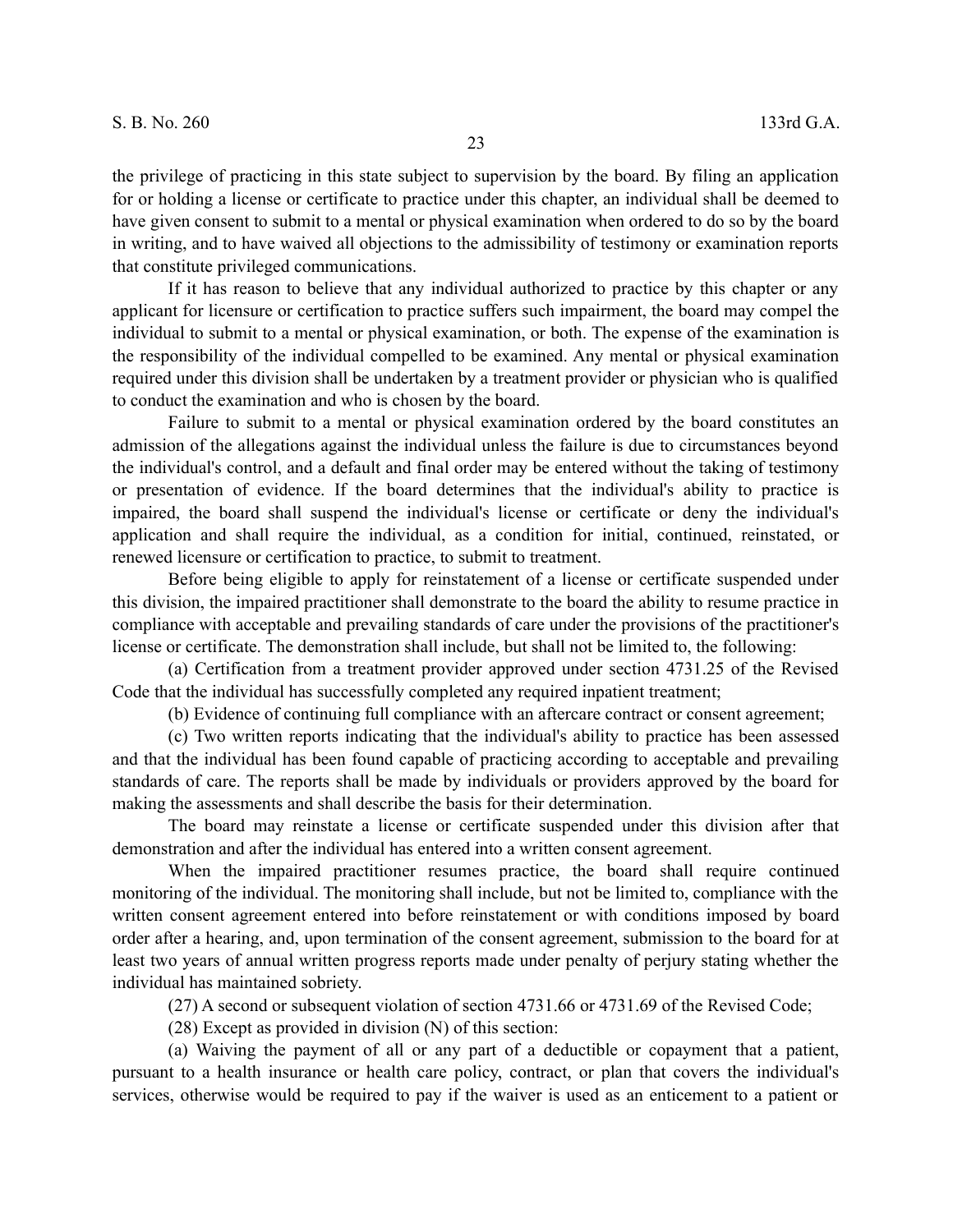(b) Advertising that the individual will waive the payment of all or any part of a deductible or copayment that a patient, pursuant to a health insurance or health care policy, contract, or plan that covers the individual's services, otherwise would be required to pay.

24

(29) Failure to use universal blood and body fluid precautions established by rules adopted under section 4731.051 of the Revised Code;

(30) Failure to provide notice to, and receive acknowledgment of the notice from, a patient when required by section 4731.143 of the Revised Code prior to providing nonemergency professional services, or failure to maintain that notice in the patient's medical record;

(31) Failure of a physician supervising a physician assistant to maintain supervision in accordance with the requirements of Chapter 4730. of the Revised Code and the rules adopted under that chapter;

(32) Failure of a physician or podiatrist to enter into a standard care arrangement with a clinical nurse specialist, certified nurse-midwife, or certified nurse practitioner with whom the physician or podiatrist is in collaboration pursuant to section 4731.27 of the Revised Code or failure to fulfill the responsibilities of collaboration after entering into a standard care arrangement;

(33) Failure to comply with the terms of a consult agreement entered into with a pharmacist pursuant to section 4729.39 of the Revised Code;

(34) Failure to cooperate in an investigation conducted by the board under division (F) of this section, including failure to comply with a subpoena or order issued by the board or failure to answer truthfully a question presented by the board in an investigative interview, an investigative office conference, at a deposition, or in written interrogatories, except that failure to cooperate with an investigation shall not constitute grounds for discipline under this section if a court of competent jurisdiction has issued an order that either quashes a subpoena or permits the individual to withhold the testimony or evidence in issue;

(35) Failure to supervise an oriental medicine practitioner or acupuncturist in accordance with Chapter 4762. of the Revised Code and the board's rules for providing that supervision;

(36) Failure to supervise an anesthesiologist assistant in accordance with Chapter 4760. of the Revised Code and the board's rules for supervision of an anesthesiologist assistant;

(37) Assisting suicide, as defined in section 3795.01 of the Revised Code;

(38) Failure to comply with the requirements of section 2317.561 of the Revised Code;

(39) Failure to supervise a radiologist assistant in accordance with Chapter 4774. of the Revised Code and the board's rules for supervision of radiologist assistants;

(40) Performing or inducing an abortion at an office or facility with knowledge that the office or facility fails to post the notice required under section 3701.791 of the Revised Code;

(41) Failure to comply with the standards and procedures established in rules under section 4731.054 of the Revised Code for the operation of or the provision of care at a pain management clinic;

(42) Failure to comply with the standards and procedures established in rules under section 4731.054 of the Revised Code for providing supervision, direction, and control of individuals at a pain management clinic;

(43) Failure to comply with the requirements of section 4729.79 or 4731.055 of the Revised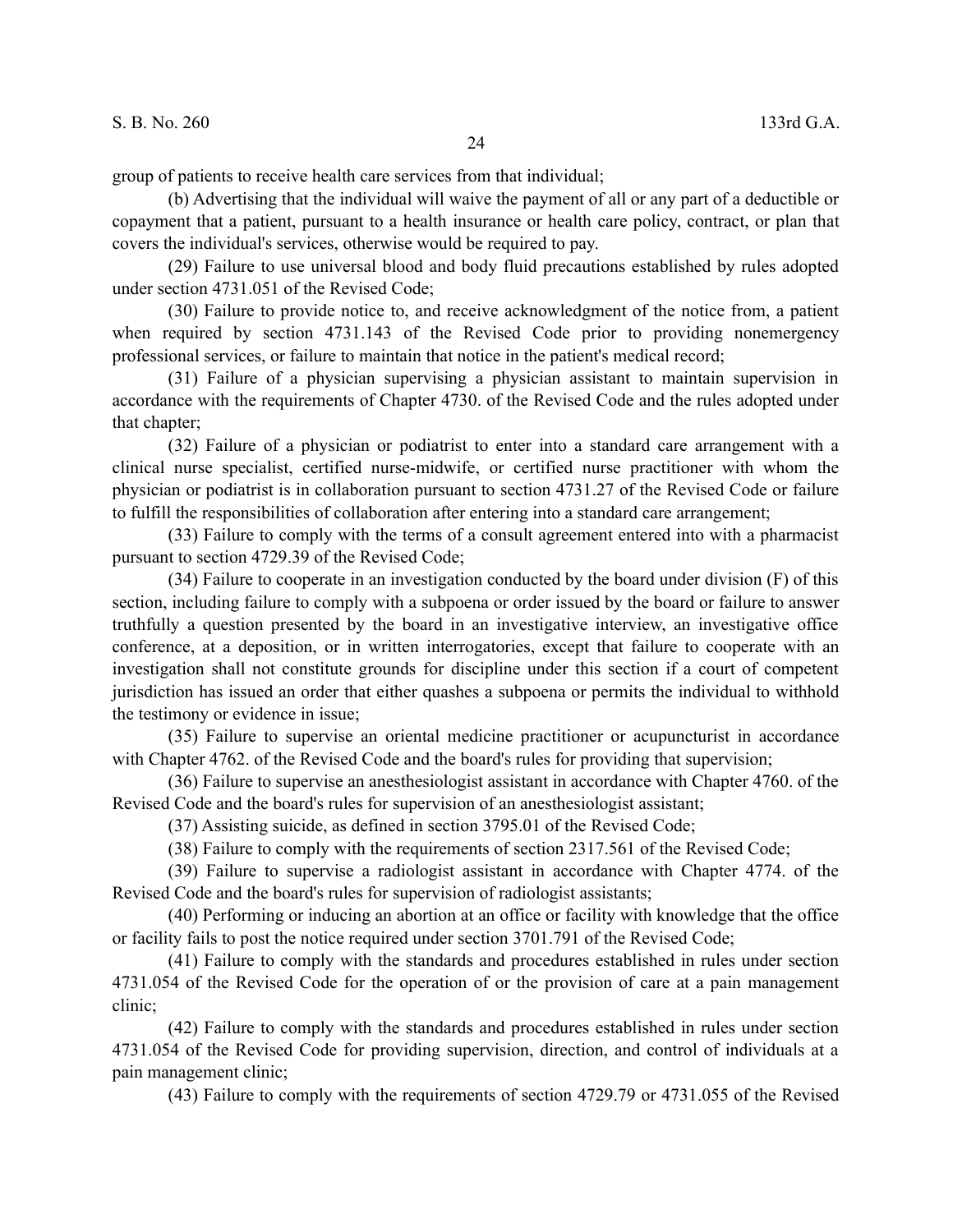Code, unless the state board of pharmacy no longer maintains a drug database pursuant to section 4729.75 of the Revised Code;

(44) Failure to comply with the requirements of section 2919.171, 2919.202, or 2919.203 of the Revised Code or failure to submit to the department of health in accordance with a court order a complete report as described in section 2919.171 or 2919.202 of the Revised Code;

(45) Practicing at a facility that is subject to licensure as a category III terminal distributor of dangerous drugs with a pain management clinic classification unless the person operating the facility has obtained and maintains the license with the classification;

(46) Owning a facility that is subject to licensure as a category III terminal distributor of dangerous drugs with a pain management clinic classification unless the facility is licensed with the classification;

(47) Failure to comply with any of the requirements regarding making or maintaining medical records or documents described in division (A) of section 2919.192, division (C) of section 2919.193, division (B) of section 2919.195, or division (A) of section 2919.196 of the Revised Code;

(48) Failure to comply with the requirements in section 3719.061 of the Revised Code before issuing for a minor a prescription for an opioid analgesic, as defined in section 3719.01 of the Revised Code;

(49) Failure to comply with the requirements of section 4731.30 of the Revised Code or rules adopted under section 4731.301 of the Revised Code when recommending treatment with medical marijuana;

(50) Practicing at a facility, clinic, or other location that is subject to licensure as a category III terminal distributor of dangerous drugs with an office-based opioid treatment classification unless the person operating that place has obtained and maintains the license with the classification;

(51) Owning a facility, clinic, or other location that is subject to licensure as a category III terminal distributor of dangerous drugs with an office-based opioid treatment classification unless that place is licensed with the classification;

(52) A pattern of continuous or repeated violations of division (E)(2) or (3) of section 3963.02 of the Revised Code.

(C) Disciplinary actions taken by the board under divisions (A) and (B) of this section shall be taken pursuant to an adjudication under Chapter 119. of the Revised Code, except that in lieu of an adjudication, the board may enter into a consent agreement with an individual to resolve an allegation of a violation of this chapter or any rule adopted under it. A consent agreement, when ratified by an affirmative vote of not fewer than six members of the board, shall constitute the findings and order of the board with respect to the matter addressed in the agreement. If the board refuses to ratify a consent agreement, the admissions and findings contained in the consent agreement shall be of no force or effect.

A telephone conference call may be utilized for ratification of a consent agreement that revokes or suspends an individual's license or certificate to practice or certificate to recommend. The telephone conference call shall be considered a special meeting under division (F) of section 121.22 of the Revised Code.

If the board takes disciplinary action against an individual under division (B) of this section for a second or subsequent plea of guilty to, or judicial finding of guilt of, a violation of section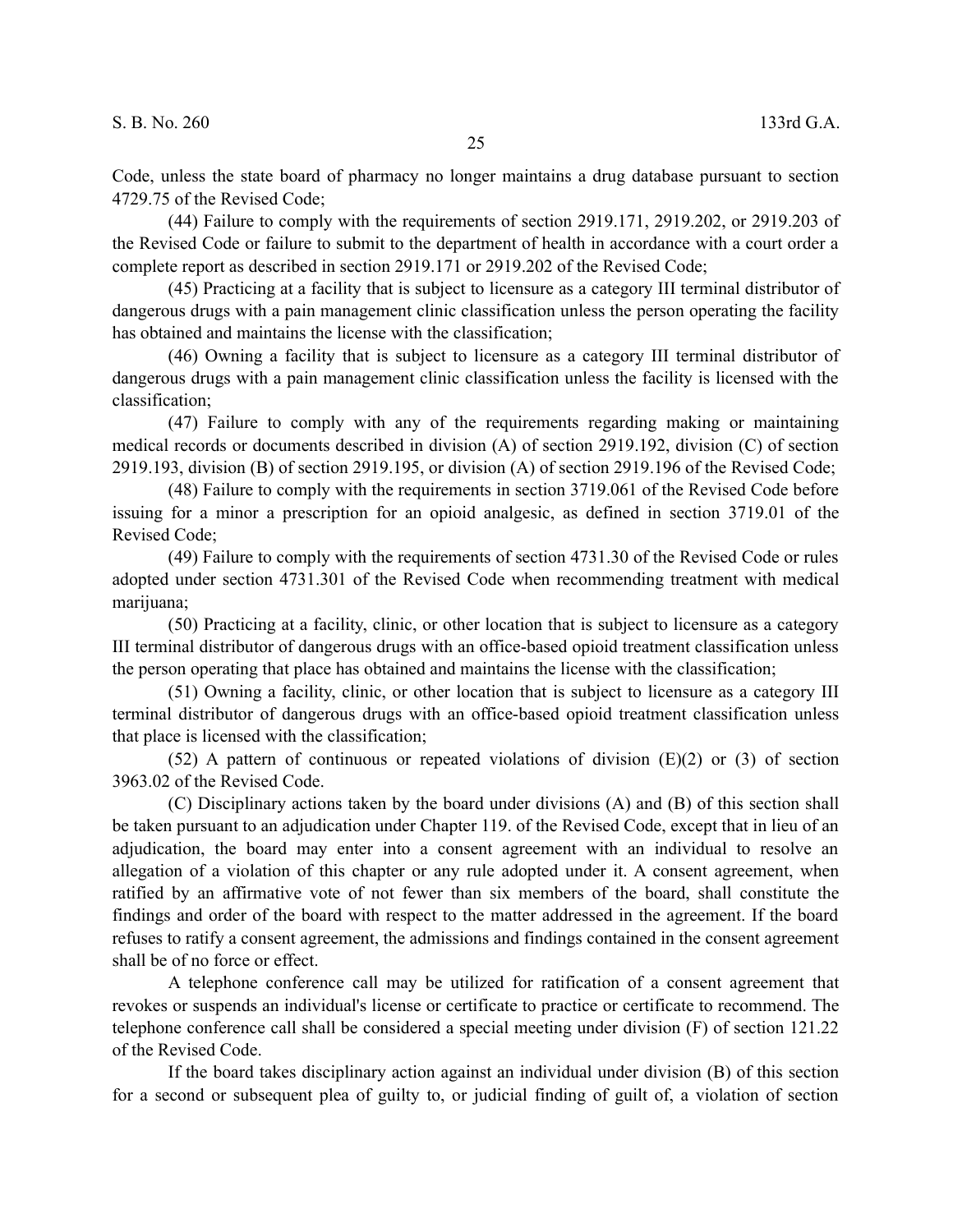2919.123 or 2919.124 of the Revised Code, the disciplinary action shall consist of a suspension of the individual's license or certificate to practice for a period of at least one year or, if determined appropriate by the board, a more serious sanction involving the individual's license or certificate to practice. Any consent agreement entered into under this division with an individual that pertains to a second or subsequent plea of guilty to, or judicial finding of guilt of, a violation of that section shall provide for a suspension of the individual's license or certificate to practice for a period of at least one year or, if determined appropriate by the board, a more serious sanction involving the individual's license or certificate to practice.

(D) For purposes of divisions (B)(10), (12), and (14) of this section, the commission of the act may be established by a finding by the board, pursuant to an adjudication under Chapter 119. of the Revised Code, that the individual committed the act. The board does not have jurisdiction under those divisions if the trial court renders a final judgment in the individual's favor and that judgment is based upon an adjudication on the merits. The board has jurisdiction under those divisions if the trial court issues an order of dismissal upon technical or procedural grounds.

(E) The sealing of conviction records by any court shall have no effect upon a prior board order entered under this section or upon the board's jurisdiction to take action under this section if, based upon a plea of guilty, a judicial finding of guilt, or a judicial finding of eligibility for intervention in lieu of conviction, the board issued a notice of opportunity for a hearing prior to the court's order to seal the records. The board shall not be required to seal, destroy, redact, or otherwise modify its records to reflect the court's sealing of conviction records.

(F)(1) The board shall investigate evidence that appears to show that a person has violated any provision of this chapter or any rule adopted under it. Any person may report to the board in a signed writing any information that the person may have that appears to show a violation of any provision of this chapter or any rule adopted under it. In the absence of bad faith, any person who reports information of that nature or who testifies before the board in any adjudication conducted under Chapter 119. of the Revised Code shall not be liable in damages in a civil action as a result of the report or testimony. Each complaint or allegation of a violation received by the board shall be assigned a case number and shall be recorded by the board.

(2) Investigations of alleged violations of this chapter or any rule adopted under it shall be supervised by the supervising member elected by the board in accordance with section 4731.02 of the Revised Code and by the secretary as provided in section 4731.39 of the Revised Code. The president may designate another member of the board to supervise the investigation in place of the supervising member. No member of the board who supervises the investigation of a case shall participate in further adjudication of the case.

(3) In investigating a possible violation of this chapter or any rule adopted under this chapter, or in conducting an inspection under division (E) of section 4731.054 of the Revised Code, the board may question witnesses, conduct interviews, administer oaths, order the taking of depositions, inspect and copy any books, accounts, papers, records, or documents, issue subpoenas, and compel the attendance of witnesses and production of books, accounts, papers, records, documents, and testimony, except that a subpoena for patient record information shall not be issued without consultation with the attorney general's office and approval of the secretary and supervising member of the board.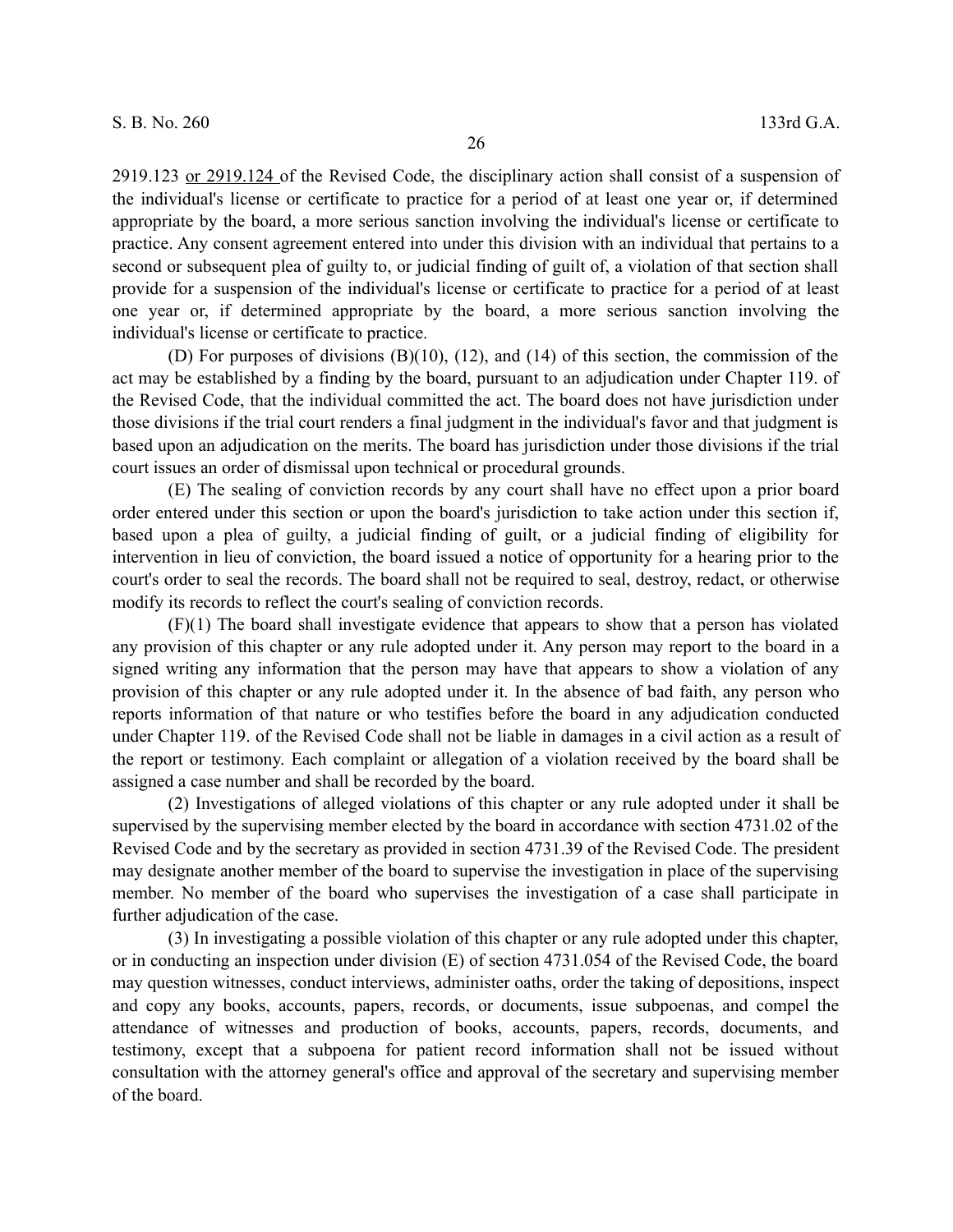(a) Before issuance of a subpoena for patient record information, the secretary and supervising member shall determine whether there is probable cause to believe that the complaint filed alleges a violation of this chapter or any rule adopted under it and that the records sought are relevant to the alleged violation and material to the investigation. The subpoena may apply only to records that cover a reasonable period of time surrounding the alleged violation.

(b) On failure to comply with any subpoena issued by the board and after reasonable notice to the person being subpoenaed, the board may move for an order compelling the production of persons or records pursuant to the Rules of Civil Procedure.

(c) A subpoena issued by the board may be served by a sheriff, the sheriff's deputy, or a board employee or agent designated by the board. Service of a subpoena issued by the board may be made by delivering a copy of the subpoena to the person named therein, reading it to the person, or leaving it at the person's usual place of residence, usual place of business, or address on file with the board. When serving a subpoena to an applicant for or the holder of a license or certificate issued under this chapter, service of the subpoena may be made by certified mail, return receipt requested, and the subpoena shall be deemed served on the date delivery is made or the date the person refuses to accept delivery. If the person being served refuses to accept the subpoena or is not located, service may be made to an attorney who notifies the board that the attorney is representing the person.

(d) A sheriff's deputy who serves a subpoena shall receive the same fees as a sheriff. Each witness who appears before the board in obedience to a subpoena shall receive the fees and mileage provided for under section 119.094 of the Revised Code.

(4) All hearings, investigations, and inspections of the board shall be considered civil actions for the purposes of section 2305.252 of the Revised Code.

(5) A report required to be submitted to the board under this chapter, a complaint, or information received by the board pursuant to an investigation or pursuant to an inspection under division (E) of section 4731.054 of the Revised Code is confidential and not subject to discovery in any civil action.

The board shall conduct all investigations or inspections and proceedings in a manner that protects the confidentiality of patients and persons who file complaints with the board. The board shall not make public the names or any other identifying information about patients or complainants unless proper consent is given or, in the case of a patient, a waiver of the patient privilege exists under division (B) of section 2317.02 of the Revised Code, except that consent or a waiver of that nature is not required if the board possesses reliable and substantial evidence that no bona fide physician-patient relationship exists.

The board may share any information it receives pursuant to an investigation or inspection, including patient records and patient record information, with law enforcement agencies, other licensing boards, and other governmental agencies that are prosecuting, adjudicating, or investigating alleged violations of statutes or administrative rules. An agency or board that receives the information shall comply with the same requirements regarding confidentiality as those with which the state medical board must comply, notwithstanding any conflicting provision of the Revised Code or procedure of the agency or board that applies when it is dealing with other information in its possession. In a judicial proceeding, the information may be admitted into evidence only in accordance with the Rules of Evidence, but the court shall require that appropriate measures are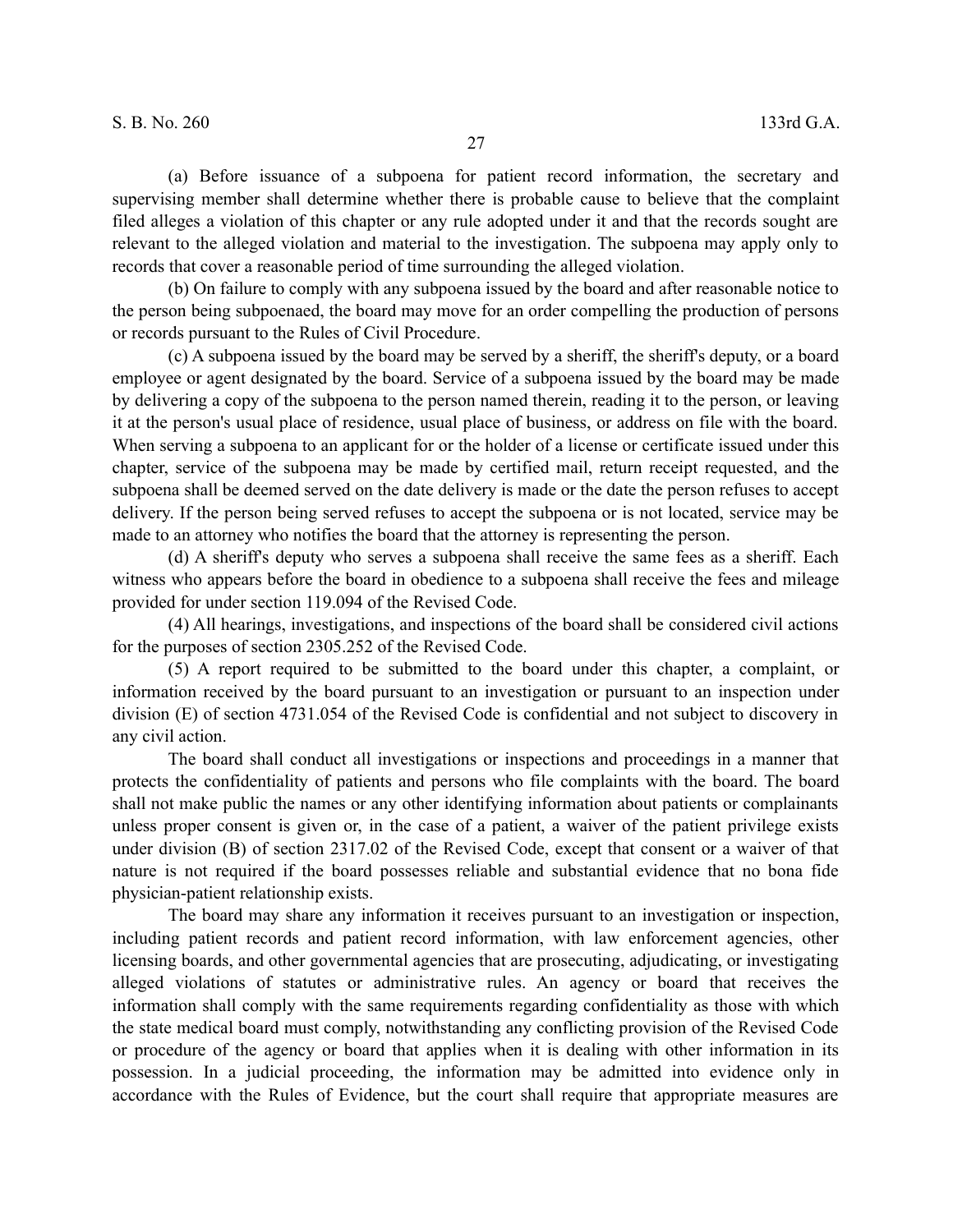taken to ensure that confidentiality is maintained with respect to any part of the information that contains names or other identifying information about patients or complainants whose confidentiality was protected by the state medical board when the information was in the board's possession. Measures to ensure confidentiality that may be taken by the court include sealing its records or deleting specific information from its records.

(6) On a quarterly basis, the board shall prepare a report that documents the disposition of all cases during the preceding three months. The report shall contain the following information for each case with which the board has completed its activities:

(a) The case number assigned to the complaint or alleged violation;

(b) The type of license or certificate to practice, if any, held by the individual against whom the complaint is directed;

(c) A description of the allegations contained in the complaint;

(d) The disposition of the case.

The report shall state how many cases are still pending and shall be prepared in a manner that protects the identity of each person involved in each case. The report shall be a public record under section 149.43 of the Revised Code.

(G) If the secretary and supervising member determine both of the following, they may recommend that the board suspend an individual's license or certificate to practice or certificate to recommend without a prior hearing:

(1) That there is clear and convincing evidence that an individual has violated division (B) of this section;

(2) That the individual's continued practice presents a danger of immediate and serious harm to the public.

Written allegations shall be prepared for consideration by the board. The board, upon review of those allegations and by an affirmative vote of not fewer than six of its members, excluding the secretary and supervising member, may suspend a license or certificate without a prior hearing. A telephone conference call may be utilized for reviewing the allegations and taking the vote on the summary suspension.

The board shall issue a written order of suspension by certified mail or in person in accordance with section 119.07 of the Revised Code. The order shall not be subject to suspension by the court during pendency of any appeal filed under section 119.12 of the Revised Code. If the individual subject to the summary suspension requests an adjudicatory hearing by the board, the date set for the hearing shall be within fifteen days, but not earlier than seven days, after the individual requests the hearing, unless otherwise agreed to by both the board and the individual.

Any summary suspension imposed under this division shall remain in effect, unless reversed on appeal, until a final adjudicative order issued by the board pursuant to this section and Chapter 119. of the Revised Code becomes effective. The board shall issue its final adjudicative order within seventy-five days after completion of its hearing. A failure to issue the order within seventy-five days shall result in dissolution of the summary suspension order but shall not invalidate any subsequent, final adjudicative order.

(H) If the board takes action under division (B)(9), (11), or (13) of this section and the judicial finding of guilt, guilty plea, or judicial finding of eligibility for intervention in lieu of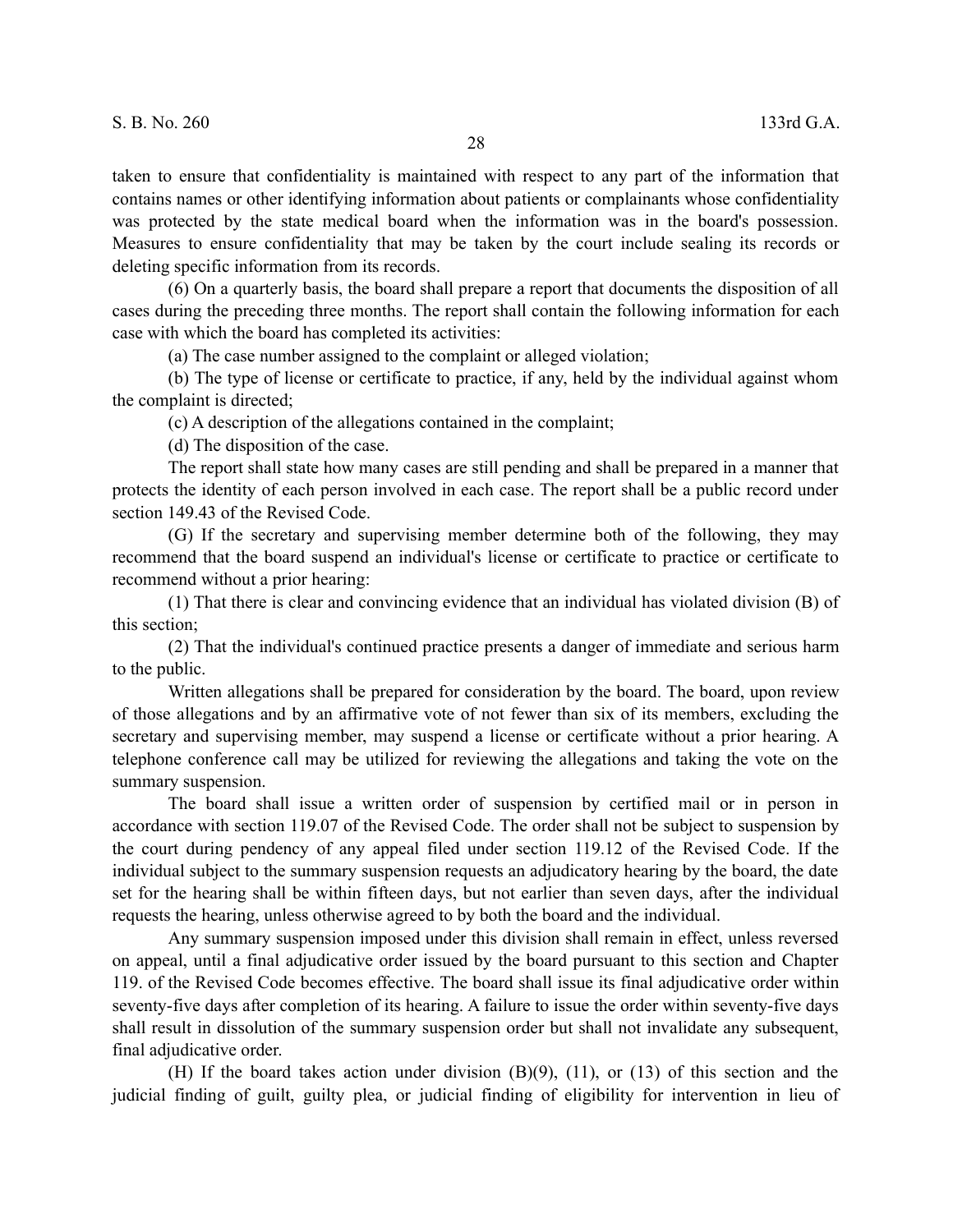conviction is overturned on appeal, upon exhaustion of the criminal appeal, a petition for reconsideration of the order may be filed with the board along with appropriate court documents. Upon receipt of a petition of that nature and supporting court documents, the board shall reinstate the individual's license or certificate to practice. The board may then hold an adjudication under Chapter 119. of the Revised Code to determine whether the individual committed the act in question. Notice of an opportunity for a hearing shall be given in accordance with Chapter 119. of the Revised Code. If the board finds, pursuant to an adjudication held under this division, that the individual committed the act or if no hearing is requested, the board may order any of the sanctions identified under division (B) of this section.

(I) The license or certificate to practice issued to an individual under this chapter and the individual's practice in this state are automatically suspended as of the date of the individual's second or subsequent plea of guilty to, or judicial finding of guilt of, a violation of section 2919.123 or 2919.124 of the Revised Code. In addition, the license or certificate to practice or certificate to recommend issued to an individual under this chapter and the individual's practice in this state are automatically suspended as of the date the individual pleads guilty to, is found by a judge or jury to be guilty of, or is subject to a judicial finding of eligibility for intervention in lieu of conviction in this state or treatment or intervention in lieu of conviction in another jurisdiction for any of the following criminal offenses in this state or a substantially equivalent criminal offense in another jurisdiction: aggravated murder, murder, voluntary manslaughter, felonious assault, kidnapping, rape, sexual battery, gross sexual imposition, aggravated arson, aggravated robbery, or aggravated burglary. Continued practice after suspension shall be considered practicing without a license or certificate.

The board shall notify the individual subject to the suspension by certified mail or in person in accordance with section 119.07 of the Revised Code. If an individual whose license or certificate is automatically suspended under this division fails to make a timely request for an adjudication under Chapter 119. of the Revised Code, the board shall do whichever of the following is applicable:

(1) If the automatic suspension under this division is for a second or subsequent plea of guilty to, or judicial finding of guilt of, a violation of section 2919.123 or 2919.124 of the Revised Code, the board shall enter an order suspending the individual's license or certificate to practice for a period of at least one year or, if determined appropriate by the board, imposing a more serious sanction involving the individual's license or certificate to practice.

(2) In all circumstances in which division  $(I)(1)$  of this section does not apply, enter a final order permanently revoking the individual's license or certificate to practice.

(J) If the board is required by Chapter 119. of the Revised Code to give notice of an opportunity for a hearing and if the individual subject to the notice does not timely request a hearing in accordance with section 119.07 of the Revised Code, the board is not required to hold a hearing, but may adopt, by an affirmative vote of not fewer than six of its members, a final order that contains the board's findings. In that final order, the board may order any of the sanctions identified under division (A) or (B) of this section.

(K) Any action taken by the board under division (B) of this section resulting in a suspension from practice shall be accompanied by a written statement of the conditions under which the individual's license or certificate to practice may be reinstated. The board shall adopt rules governing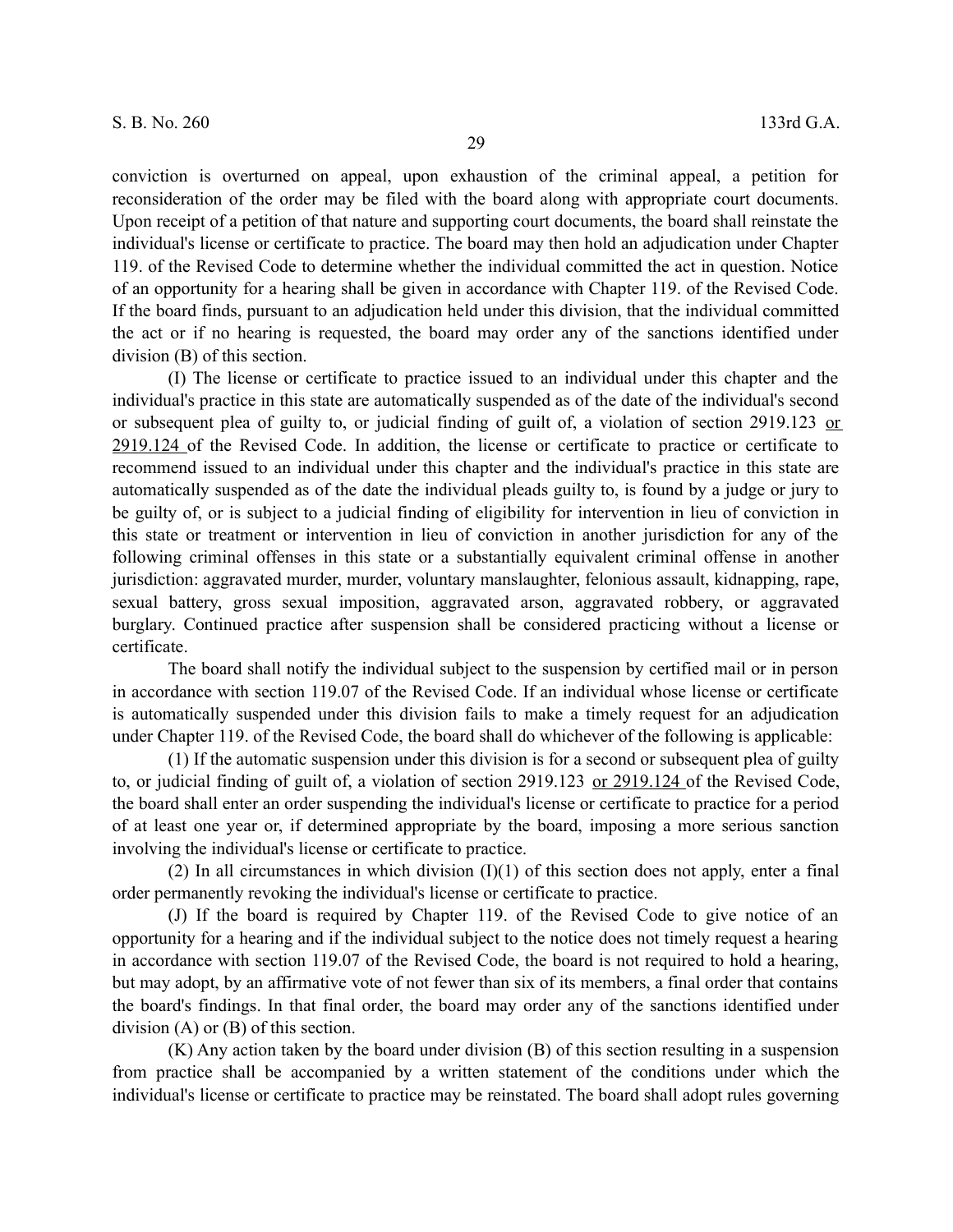conditions to be imposed for reinstatement. Reinstatement of a license or certificate suspended pursuant to division (B) of this section requires an affirmative vote of not fewer than six members of the board.

(L) When the board refuses to grant or issue a license or certificate to practice to an applicant, revokes an individual's license or certificate to practice, refuses to renew an individual's license or certificate to practice, or refuses to reinstate an individual's license or certificate to practice, the board may specify that its action is permanent. An individual subject to a permanent action taken by the board is forever thereafter ineligible to hold a license or certificate to practice and the board shall not accept an application for reinstatement of the license or certificate or for issuance of a new license or certificate.

(M) Notwithstanding any other provision of the Revised Code, all of the following apply:

(1) The surrender of a license or certificate issued under this chapter shall not be effective unless or until accepted by the board. A telephone conference call may be utilized for acceptance of the surrender of an individual's license or certificate to practice. The telephone conference call shall be considered a special meeting under division (F) of section 121.22 of the Revised Code. Reinstatement of a license or certificate surrendered to the board requires an affirmative vote of not fewer than six members of the board.

(2) An application for a license or certificate made under the provisions of this chapter may not be withdrawn without approval of the board.

(3) Failure by an individual to renew a license or certificate to practice in accordance with this chapter or a certificate to recommend in accordance with rules adopted under section 4731.301 of the Revised Code shall not remove or limit the board's jurisdiction to take any disciplinary action under this section against the individual.

(4) At the request of the board, a license or certificate holder shall immediately surrender to the board a license or certificate that the board has suspended, revoked, or permanently revoked.

(N) Sanctions shall not be imposed under division (B)(28) of this section against any person who waives deductibles and copayments as follows:

(1) In compliance with the health benefit plan that expressly allows such a practice. Waiver of the deductibles or copayments shall be made only with the full knowledge and consent of the plan purchaser, payer, and third-party administrator. Documentation of the consent shall be made available to the board upon request.

(2) For professional services rendered to any other person authorized to practice pursuant to this chapter, to the extent allowed by this chapter and rules adopted by the board.

(O) Under the board's investigative duties described in this section and subject to division (F) of this section, the board shall develop and implement a quality intervention program designed to improve through remedial education the clinical and communication skills of individuals authorized under this chapter to practice medicine and surgery, osteopathic medicine and surgery, and podiatric medicine and surgery. In developing and implementing the quality intervention program, the board may do all of the following:

(1) Offer in appropriate cases as determined by the board an educational and assessment program pursuant to an investigation the board conducts under this section;

(2) Select providers of educational and assessment services, including a quality intervention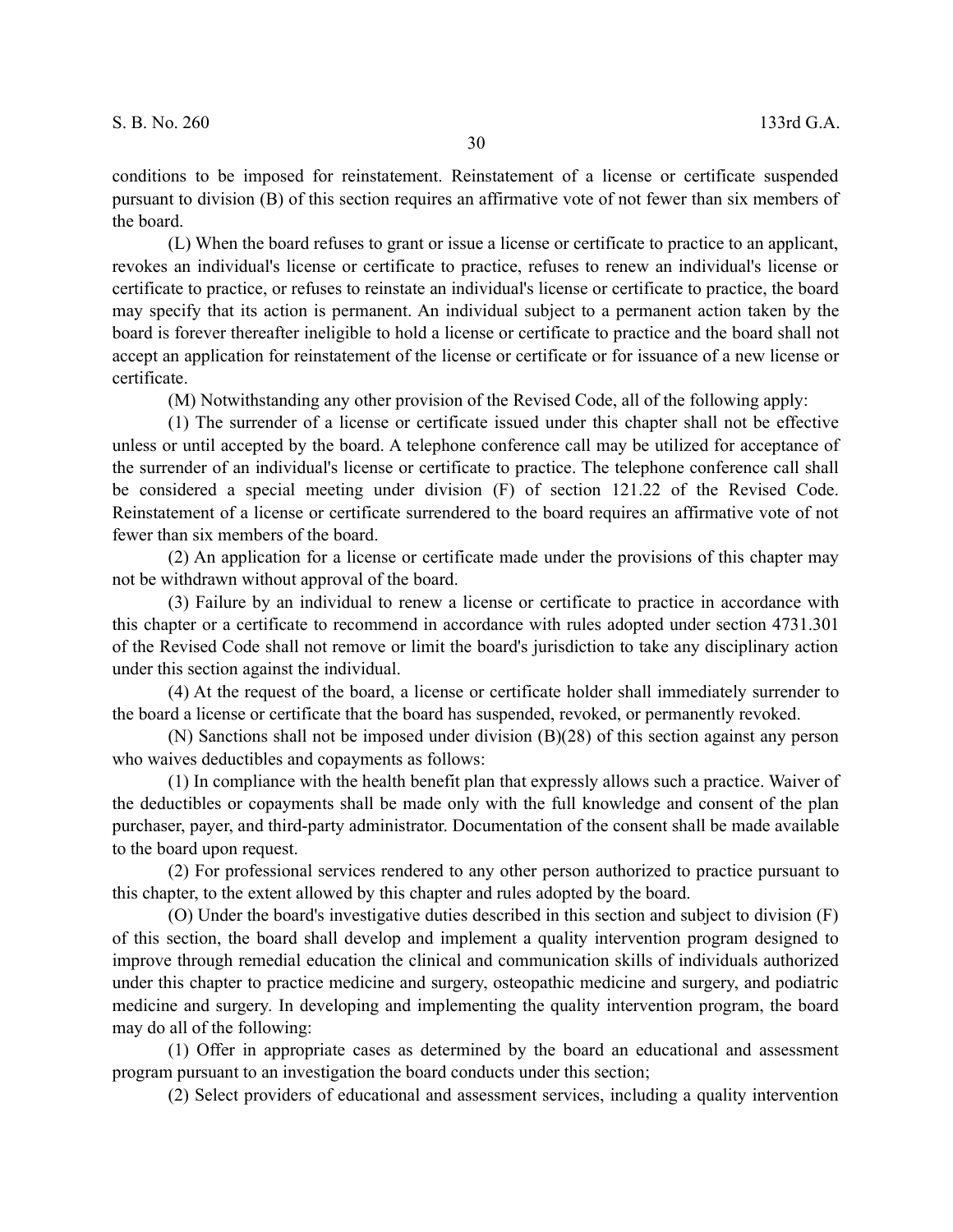## S. B. No. 260 133rd G.A.

program panel of case reviewers;

(3) Make referrals to educational and assessment service providers and approve individual educational programs recommended by those providers. The board shall monitor the progress of each individual undertaking a recommended individual educational program.

(4) Determine what constitutes successful completion of an individual educational program and require further monitoring of the individual who completed the program or other action that the board determines to be appropriate;

(5) Adopt rules in accordance with Chapter 119. of the Revised Code to further implement the quality intervention program.

An individual who participates in an individual educational program pursuant to this division shall pay the financial obligations arising from that educational program.

Sec. 4731.223. (A) As used in this section, "prosecutor" has the same meaning as in section 2935.01 of the Revised Code.

(B) Whenever any person holding a valid license or certificate issued pursuant to this chapter pleads guilty to, is subject to a judicial finding of guilt of, or is subject to a judicial finding of eligibility for intervention in lieu of conviction for a violation of Chapter 2907., 2925., or 3719. of the Revised Code or of any substantively comparable ordinance of a municipal corporation in connection with the person's practice, or for a second or subsequent time pleads guilty to, or is subject to a judicial finding of guilt of, a violation of section 2919.123 or 2919.124 of the Revised Code, the prosecutor in the case, on forms prescribed and provided by the state medical board, shall promptly notify the board of the conviction or guilty plea. Within thirty days of receipt of that information, the board shall initiate action in accordance with Chapter 119. of the Revised Code to determine whether to suspend or revoke the license or certificate under section 4731.22 of the Revised Code.

(C) The prosecutor in any case against any person holding a valid license or certificate issued pursuant to this chapter, on forms prescribed and provided by the state medical board, shall notify the board of any of the following:

(1) A plea of guilty to, a finding of guilt by a jury or court of, or judicial finding of eligibility for intervention in lieu of conviction for a felony, or a case in which the trial court issues an order of dismissal upon technical or procedural grounds of a felony charge;

(2) A plea of guilty to, a finding of guilt by a jury or court of, or judicial finding of eligibility for intervention in lieu of conviction for a misdemeanor committed in the course of practice, or a case in which the trial court issues an order of dismissal upon technical or procedural grounds of a charge of a misdemeanor, if the alleged act was committed in the course of practice;

(3) A plea of guilty to, a finding of guilt by a jury or court of, or judicial finding of eligibility for intervention in lieu of conviction for a misdemeanor involving moral turpitude, or a case in which the trial court issues an order of dismissal upon technical or procedural grounds of a charge of a misdemeanor involving moral turpitude.

The report shall include the name and address of the license or certificate holder, the nature of the offense for which the action was taken, and the certified court documents recording the action.

SECTION 2. That existing sections 109.572, 2919.123, 2953.25, 4729.291, 4731.22, and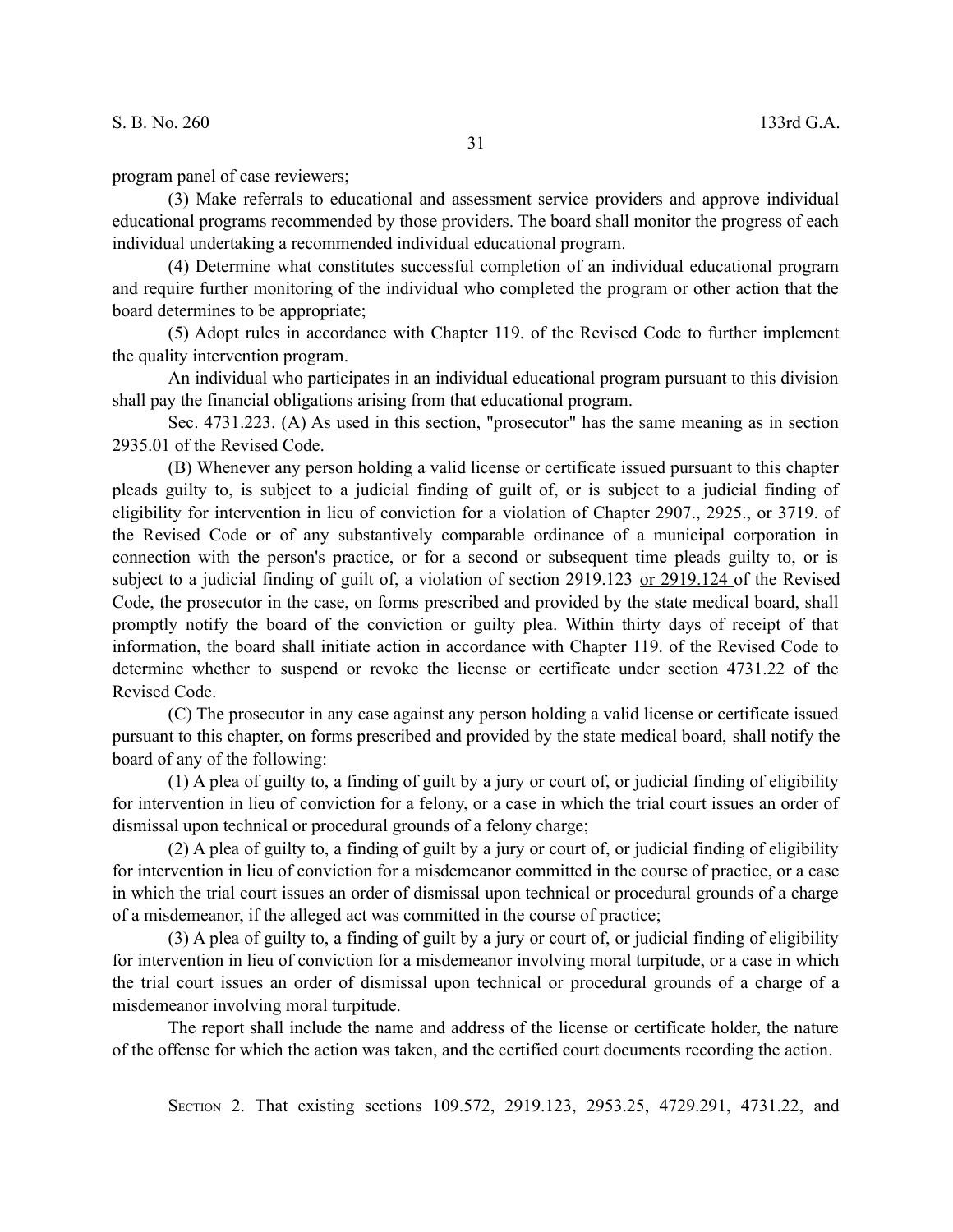## S. B. No. 260 133rd G.A.

4731.223 of the Revised Code are hereby repealed.

SECTION 3. Section 109.572 of the Revised Code is presented in this act as a composite of the section as amended by both H.B. 166 and S.B. 57 of the 133rd General Assembly. The General Assembly, applying the principle stated in division (B) of section 1.52 of the Revised Code that amendments are to be harmonized if reasonably capable of simultaneous operation, finds that the composite is the resulting version of the section in effect prior to the effective date of the section as presented in this act.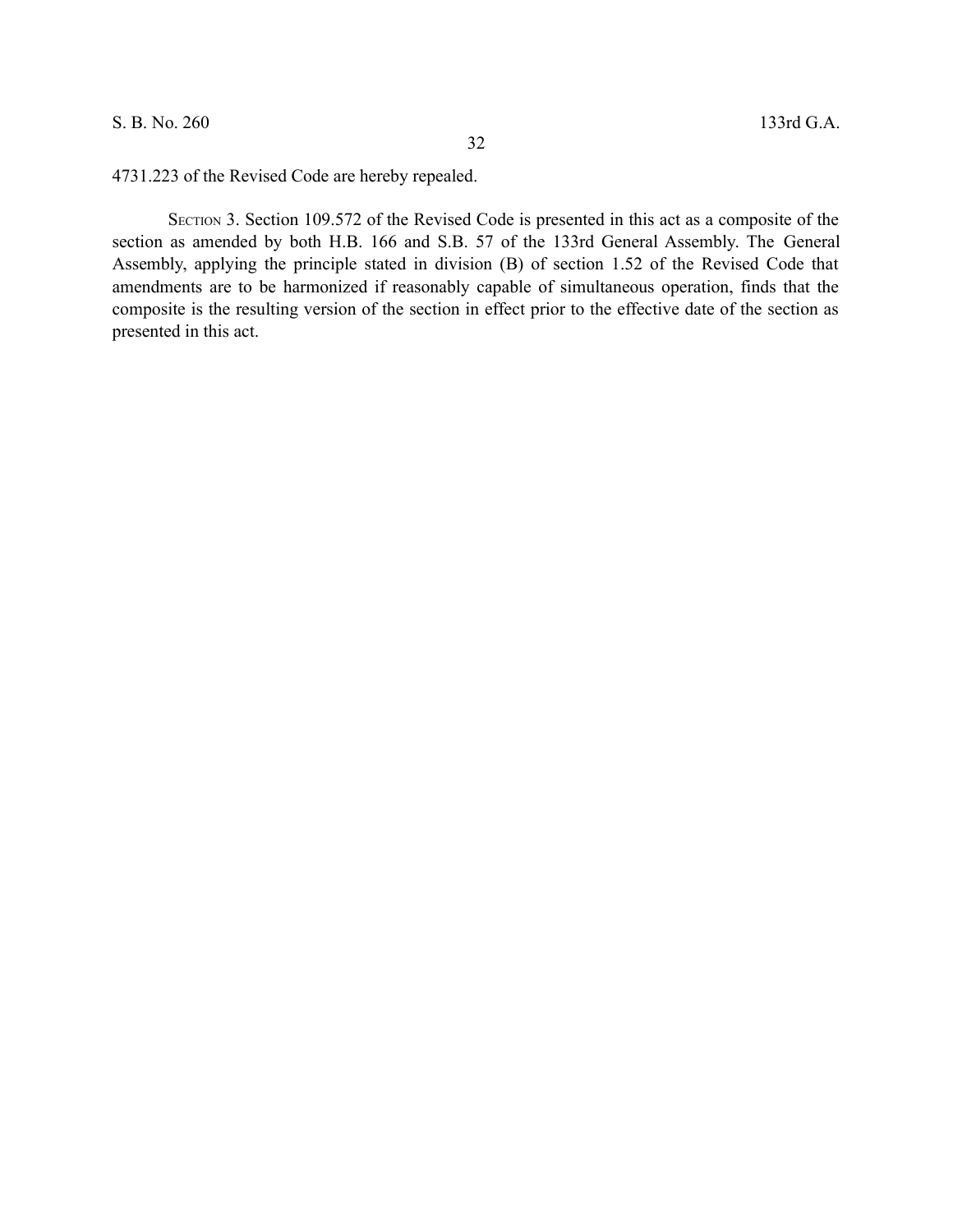*Speaker \_\_\_\_\_\_\_\_\_\_\_\_\_\_\_\_\_\_\_ of the House of Representatives.*

33

*President \_\_\_\_\_\_\_\_\_\_\_\_\_\_\_\_\_\_\_ of the Senate.*

Passed \_\_\_\_\_\_\_\_\_\_\_\_\_\_\_\_\_\_\_\_\_\_\_\_, 20\_\_\_\_

Approved \_\_\_\_\_\_\_\_\_\_\_\_\_\_\_\_\_\_\_\_\_\_\_\_, 20\_\_\_\_

*Governor.*